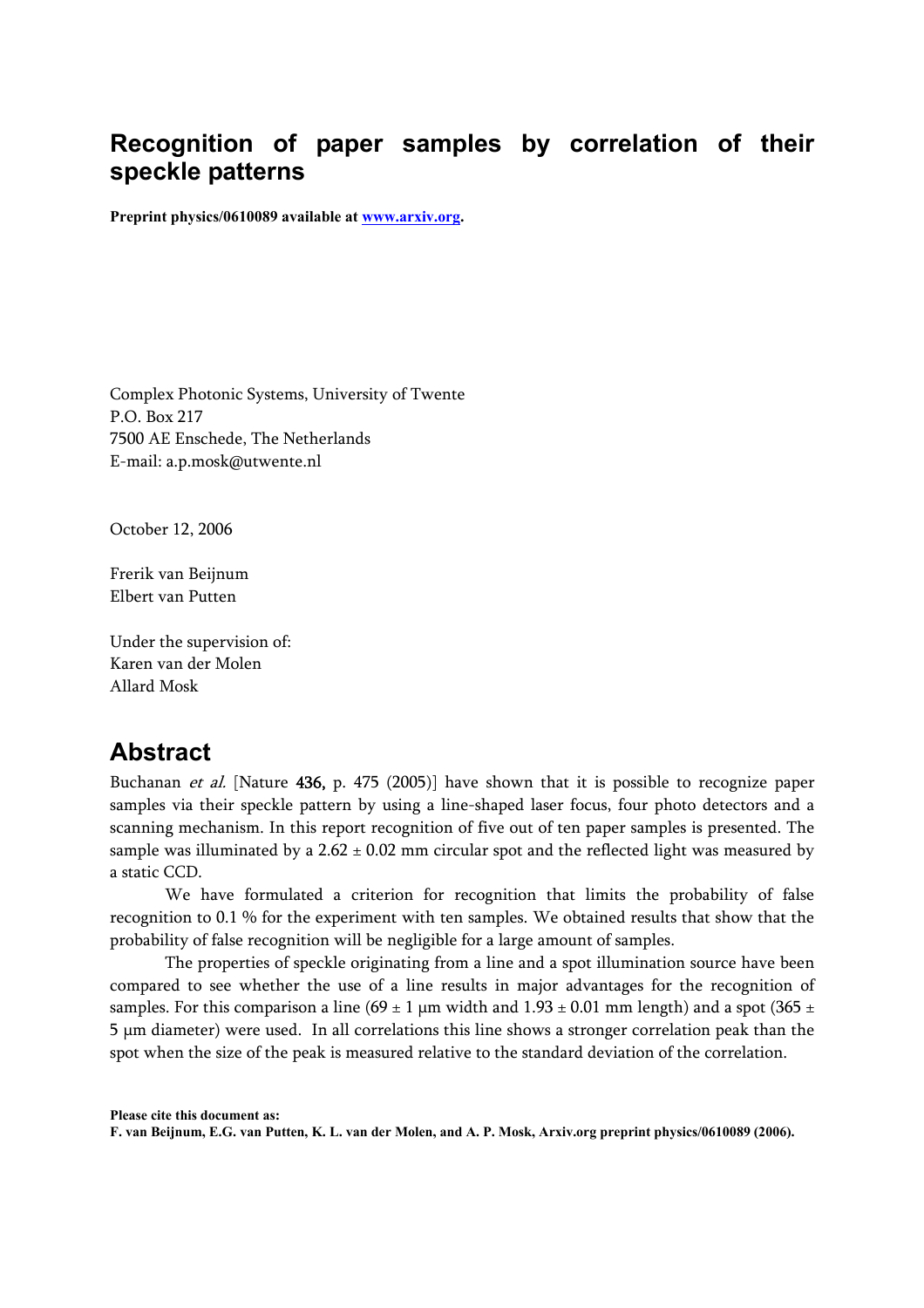# **Preface**

The experiment described in this report was performed during a course at the Complex Photonic Systems group of Willem Vos and Ad Lagendijk at the University of Twente. To gain experience in performing research the group gave us the opportunity to work in their laboratory. Inspired by an article of Buchanan  $et$  al. we have chosen the subject 'recognizing samples via their speckle pattern'. We experienced the given opportunities in the lab and the freedom of choosing our own assignment as very challenging and motivating, for this we would like to thank the coordinator of the course, Allard Mosk.

In our every day work we enjoyed being part of the group. We have attended the group meetings which gave us an impression of the research performed in the group. These meetings were also used to present our results; which taught us how to present results in a better way.

Within the group our two fellow students Ramy El-Dardiry and Sanli Faez were of great importance for the atmosphere in which we worked. Both students are very motivated in their work and they had many good ideas, this inspired us in our project.

Karen van der Molen and Cock Harteveld have guided us on a daily basis. Cock was always available for practical or technical questions. Besides this, he often took a glance at our setup and gave us many good suggestions on improving it. Karen has always been interested in the progress of our work. We experienced her critical attitude as very motivating. Furthermore she showed us how everyday scientific work goes. In the ups and downs of the research her support was very welcome.

Thank you all, it was a great pleasure,

Elbert and Frerik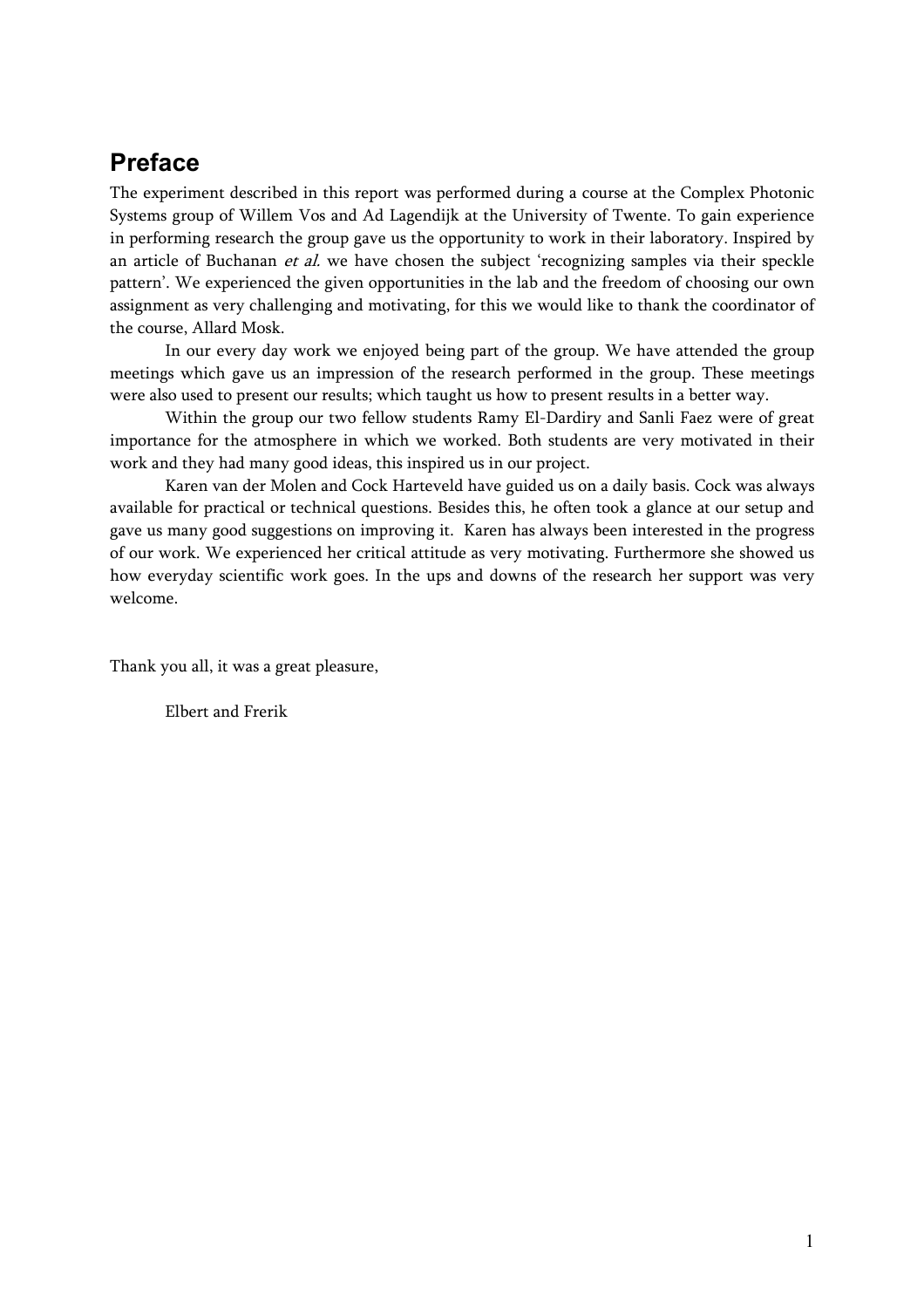# **Contents**

| Abstract<br>Preface     |                                                              |                               | $\bf{0}$       |  |
|-------------------------|--------------------------------------------------------------|-------------------------------|----------------|--|
|                         |                                                              |                               | 1              |  |
| $\mathbf{1}$            |                                                              | Introduction                  |                |  |
| $\overline{2}$          |                                                              | Theory                        | $\overline{4}$ |  |
|                         | 2.1                                                          |                               |                |  |
|                         | 2.2                                                          |                               |                |  |
|                         | 2.3                                                          |                               |                |  |
|                         | 2.4                                                          |                               |                |  |
| 3                       |                                                              | <b>Experimental apparatus</b> | 10             |  |
| $\overline{\mathbf{4}}$ | <b>Results</b>                                               |                               | 12             |  |
|                         | 4.1                                                          |                               |                |  |
|                         | 4.2                                                          |                               |                |  |
|                         | 4.3                                                          |                               |                |  |
| 5                       | Conclusion<br>16                                             |                               |                |  |
| 6                       |                                                              | Recommendations               | 17             |  |
| 7                       | References                                                   |                               | 18             |  |
|                         | Appendix A: Order-of-Magnitude estimation of a speckle<br>19 |                               |                |  |
|                         | Appendix B: Diffraction limited size of the spot<br>20       |                               |                |  |
|                         | Appendix C: Diffraction limited size of the line<br>21       |                               |                |  |
|                         | <b>Appendix D: Correlations</b><br>22                        |                               |                |  |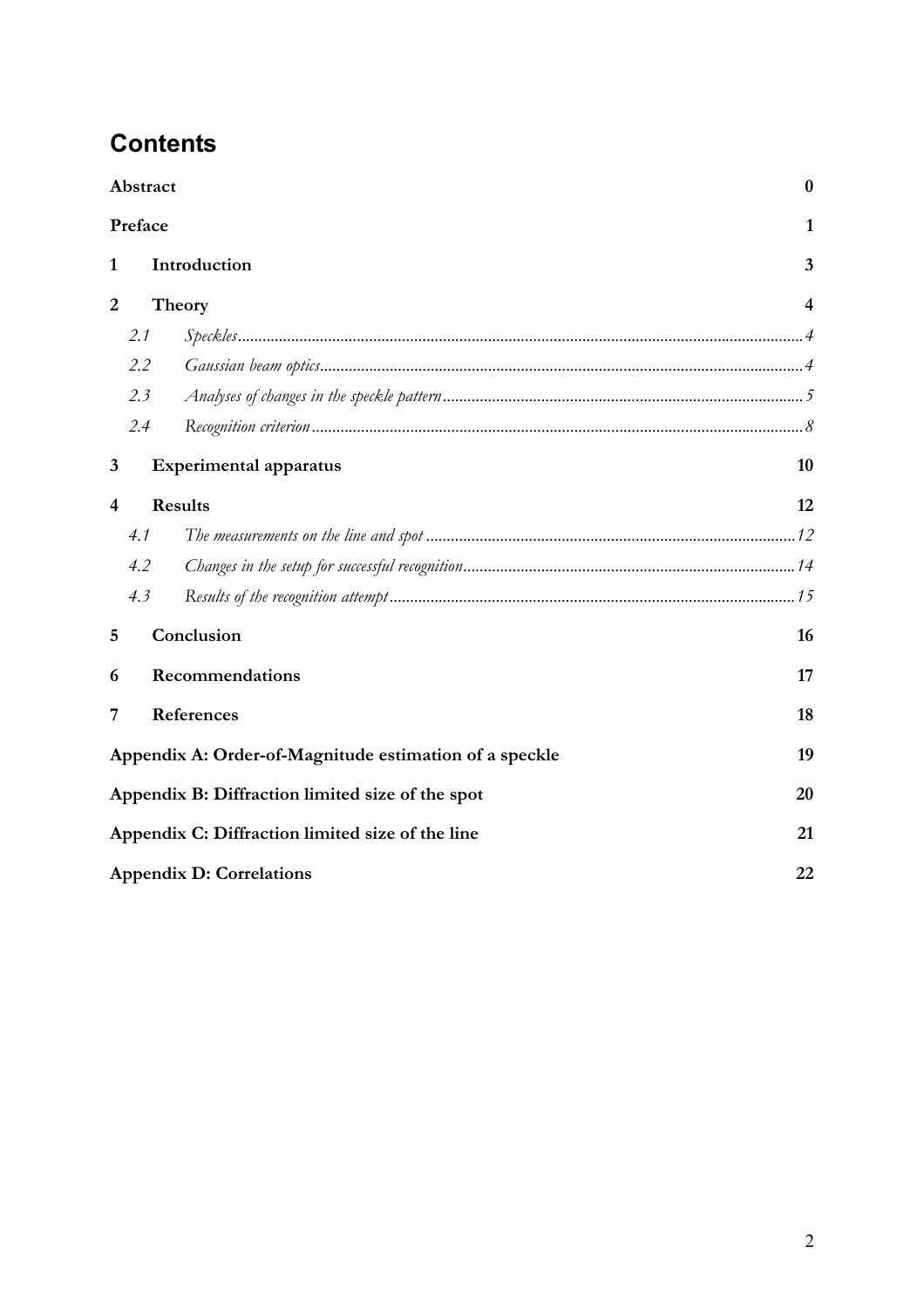# **1 Introduction**

In our world forgery is timeless; ever since money and important documents exist falsifications are made. Many efforts have been done to distinguish these falsifications from real items. Buchanan et al. [1] have shown that paper samples can be distinguished by their unique internal structure. This structure can be visualized by illuminating the paper sample, this yields a unique speckle pattern which can be measured and stored. When these measurements are compared to other measurements, samples can be distinguished. Reproducibility of the speckle pattern is an important issue when using the pattern to distinguish samples. A speckle pattern is reproducible when the random structure of the paper does not change in time. Furthermore it is important that the speckle pattern can be measured in a reproducible way.

Buchanan et al. have distinguished 500 paper samples by their speckle pattern. The recognition is even possible after several ways of rough handling, such as baking it in an oven, soaking and heavily screwing the sample. Buchanan *et al.* measured the speckle pattern of the reflected light with a scanning mechanism, a laser line and four photo detectors. The experiments described in this report omit the scanning mechanism and the photodiodes. One static Charge Coupled Device (CCD) was used to measure the speckle pattern of the reflected light. A large circular spot was used to create a speckle pattern for the recognition attempt presented in this report. Measurements to find advantages of using a line instead of a spot were performed too.

In this report we first describe the theoretical aspects of our experiments: In chapter 2 an estimation of the speckle size, Gaussian beam theory, an analysis of the properties of speckle and the used recognition criterion are presented. A discussion of the used recognition criterion we concludes the chapter. In the third chapter the setup on which all measurements were performed will be presented. The chapter 'Results' will present all final results, and discusses the performed measurements. Plots on sample movements, distance variations and the angular sensitivity are presented. From these measurements we will conclude that the use of a line has no significant advantages for the recognition of samples. A presentation of the recognition of the samples concludes this chapter. In the last two chapters the conclusions and recommendations will be given.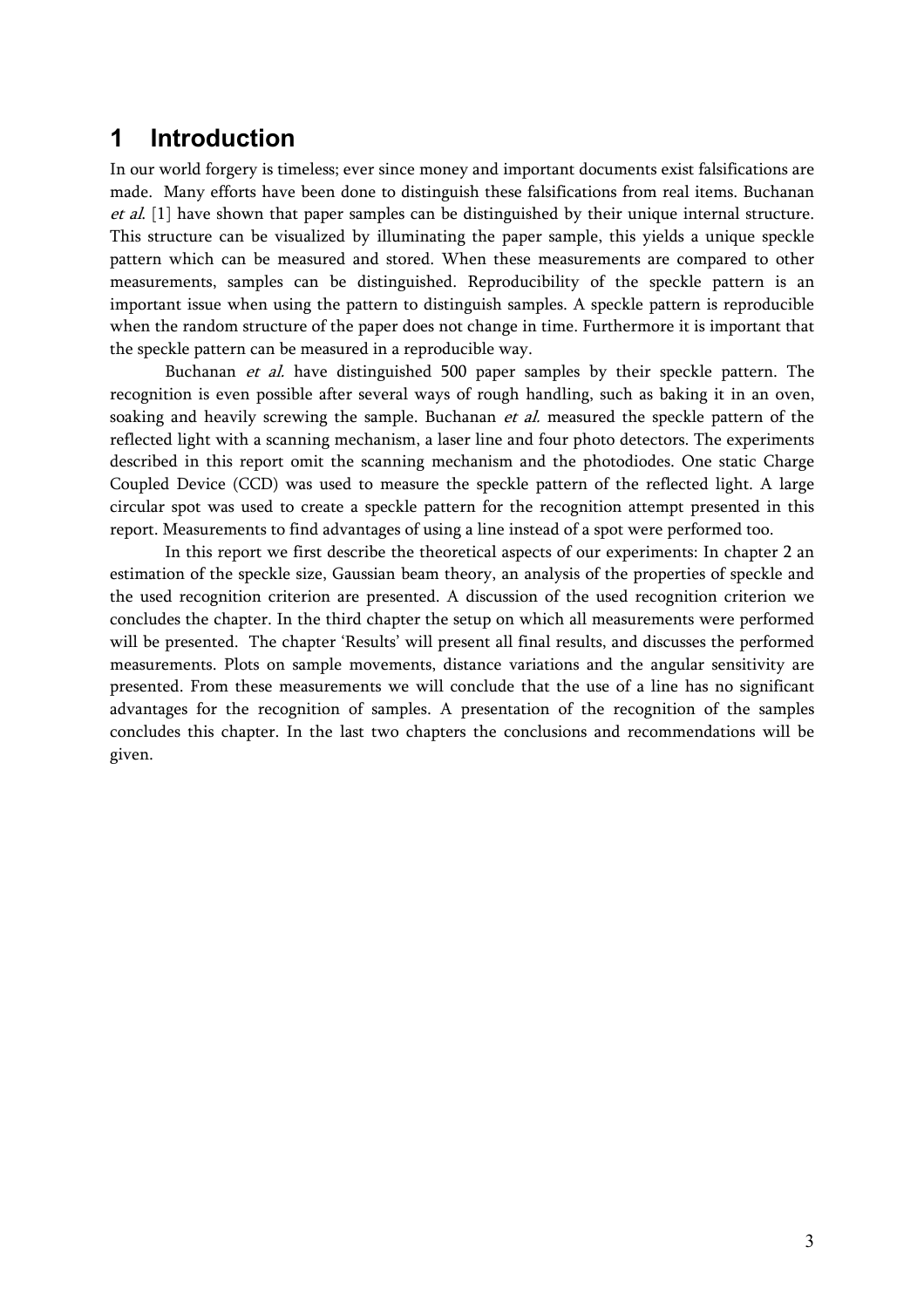# **2 Theory**

This chapter deals with a few concepts that are used throughout the report. In section 2.1 the origin of speckles is discussed together with an estimation of the average size of speckles. Section 2.2 discusses Gaussian beam optics which is necessary for creating a spot and a line of a certain size. In section 2.3 the behavior of the speckles is discussed when a degree of freedom is changed. We conclude the chapter with a description of our recognition criterion.

### *2.1 Speckles*

When highly coherent light falls onto an object and the scattered light is projected onto a screen, the screen is speckled with bright and dark regions. These speckles are caused by rays scattering from different parts of the illuminated area. At the screen these rays have a different optical path length; therefore the rays interfere and result in speckles, as shown in Figure 2.1. In transmission speckles will be found too, in this case the phase shift between the rays arises from several scattering events within the sample.



Figure 2.1: Rays reflect from different parts of the surface. The surface is optically rough thus the rays have a different optical path length at the observation point and interference will give bright and dark regions, so-called speckles.

The relation between the illuminated part of the sample and the average size  $\sigma$  of the resulting speckles can be estimated by

$$
\sigma \approx \frac{2\lambda L}{D},\tag{2.1}
$$

where  $\lambda$  is the wavelength of the laser beam,  $L$  the distance from the sample to the screen and  $D$ the length of the illuminated part of the sample. In Appendix A the derivation of this order-ofmagnitude estimation for the speckle size is given. Equation (2.1) shows that when a larger area is illuminated the resulting speckles will shrink. The equation also shows that a sample lit by a horizontally aligned laser line will have a speckle pattern consisting of vertically aligned lines.

Increasing the power of the light source increases the spread in intensity of the speckles since the highest measured intensity increases while the minimum remains zero.

### *2.2 Gaussian beam optics*

The electromagnetic field modes inside most optical laser cavities can be described mathematically by TEMmn (Transverse Electric and Magnetic) modes, where m and n represent the order of the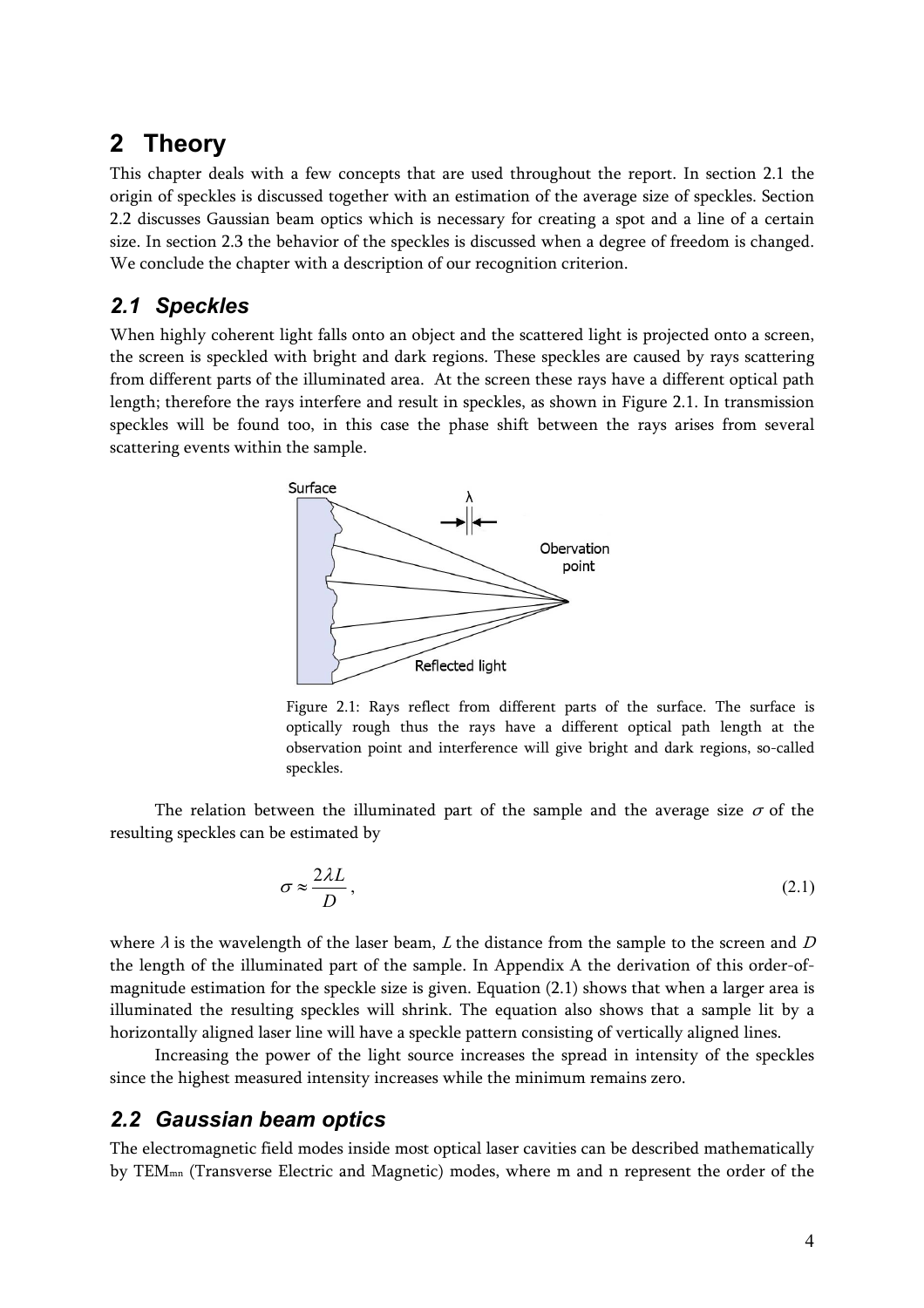modes perpendicular to the propagation direction. The fundamental mode ( $m=n=0$ ) has a Gaussian intensity profile. The HeNe laser that will be used is considered to be an ideal TEM $\omega$  mode [3, 4]; therefore Gaussian beam optics will be discussed now.

Due to the fact that no real laser beam can be infinite in size, diffraction causes beams to spread transversely as they propagate. The radius of a Gaussian beam  $w$ , defined as the distance at which the intensity drops to  $e^2$  times the maximal axial value, spreads in accordance to

$$
w(z) = w_0 \left[ 1 + \left( \frac{\lambda z}{\pi w_0^2} \right)^2 \right]^{1/2}, \qquad (2.2)
$$

where  $w_0$  is the minimal radius of the beam, the so-called beam waist, which is depicted in Figure 2.2. The wavelength is given by  $\lambda$ . The distance with respect to the beam waist is given by z.



Figure 2.2: Growth in beam diameter as a function of distance from the beam waist.

A practical measure for the divergence is the distance  $z<sub>R</sub>$  with respect to the focus. At  $z<sub>R</sub>$  the cross-sectional area of the beam is doubled. Using equation (2.2) and setting  $w(z)$  equal to  $√2·w_0$  one can solve this for  $z_R$ :

$$
z_R = \frac{\pi w_0^2}{\lambda}.
$$
\n<sup>(2.3)</sup>

The distance  $z<sub>R</sub>$  is widely known as the Rayleigh range and  $z<sub>R</sub>$  can be considered as a measure for the distance at which the beam waist remains rather constant, and in focus.

#### *2.3 Analyses of changes in the speckle pattern*

Recognizing a sample using the speckle pattern of two different measurements requires that the sample is mounted at the same place with certain accuracy. In this section an analysis is given of the changes in the speckle pattern caused by changing a degree of freedom in the setup. The sideward  $(x)$ , displacement of the sample, the distance between sample and CCD  $(r)$  and the angular displacement ( $\theta$ ) of the CCD are varied, see Figure 2.3.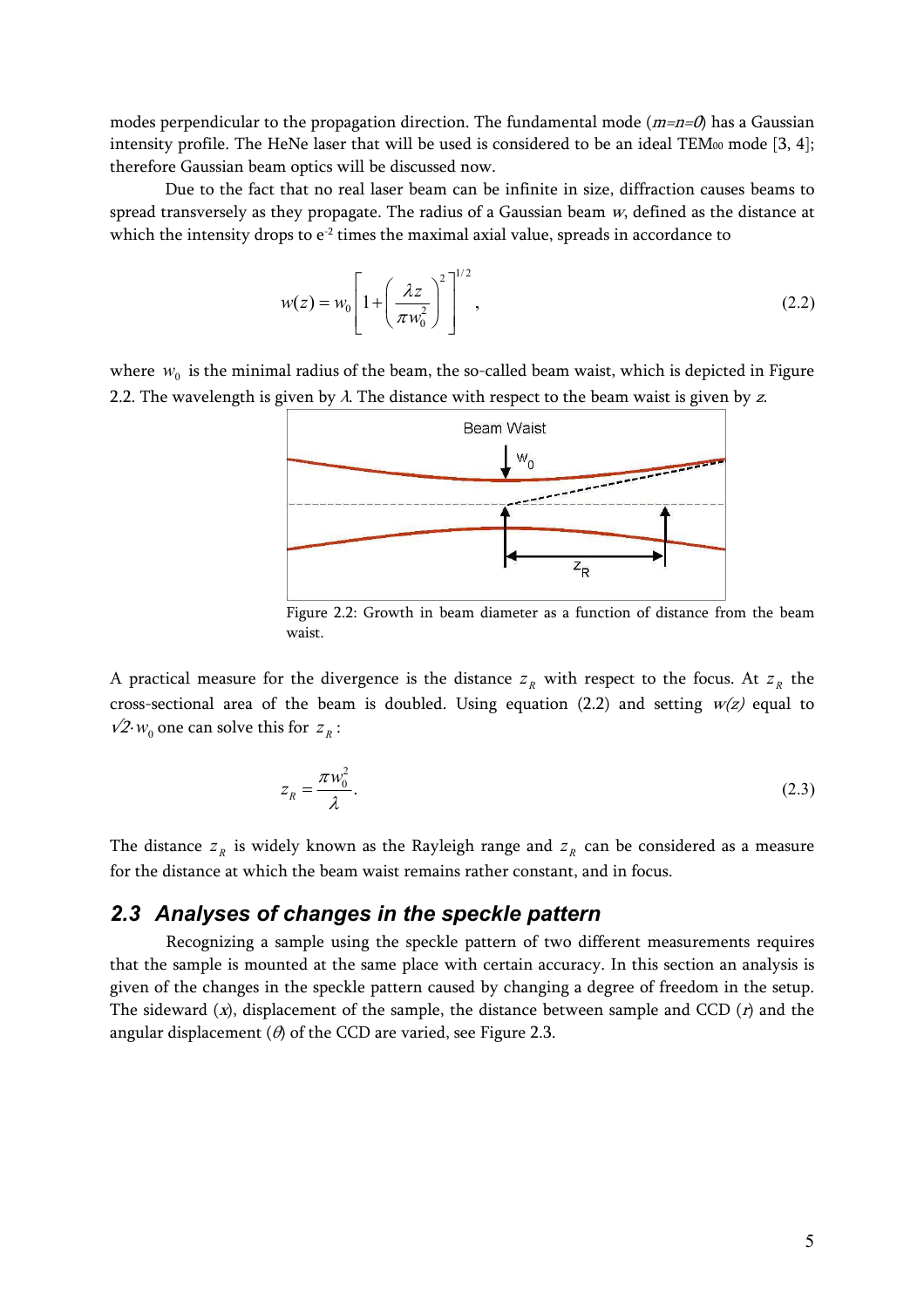

Figure 2.3: The three discussed degrees of freedom of the sample with respect to the incoming light and the CCD:  $x$ , r and  $\theta$ .

#### **2.3.1 Displacement in** *x***-direction**

When the sample is slightly shifted in x-direction the illuminated part of the sample is changed but the speckle patterns before and after movement will be correlated. The expect that the correlation is caused by the area  $O$  that is enlightened in both cases, as depicted in Figure 2.4 on the next page, because the number of rays which have the same phase in both measurements is proportional to O.

The area O will now be calculated as a function of the displacement  $x_d$ . The spot is parameterized as an ellipsoid:

$$
\frac{x^2}{a^2} + \frac{y^2}{b^2} = 1,\tag{2.6}
$$

where  $2-a$  is the short axis and  $2-b$  the long axis of the spot. If the second ellipsoid is moved a distance  $x_d$ , as one can seen in Figure 2.4, the area O can be calculated by integrating  $2-y(x)dx$ from  $x_d/2$  to a and multiply this by 2:

$$
O = 2 \int_{x_{d/2}}^{a} 2y(x) dx,
$$
  
=  $2 \int_{x_{d/2}}^{a} \sqrt{(2b)^2 \left(1 - \left(\frac{x}{a}\right)^2\right)} dx,$   
=  $ab \left(\pi - \sin^{-1}\left(\frac{x_d}{2a}\right) - \frac{1}{2}\left(\frac{x_d}{a}\right)^2 \sqrt{4\left(\frac{a}{x_d}\right)^2 - 1}\right).$  (2.7)

Equation 2.7 shows that the area O remains constant when ab and  $x_d/a$  remain the same. When the area A of a beam ( $A = \pi ab$ ) is kept constant the overlapping area between two measurements and thus the correlation will be equal for equal values of  $x_d / a$ .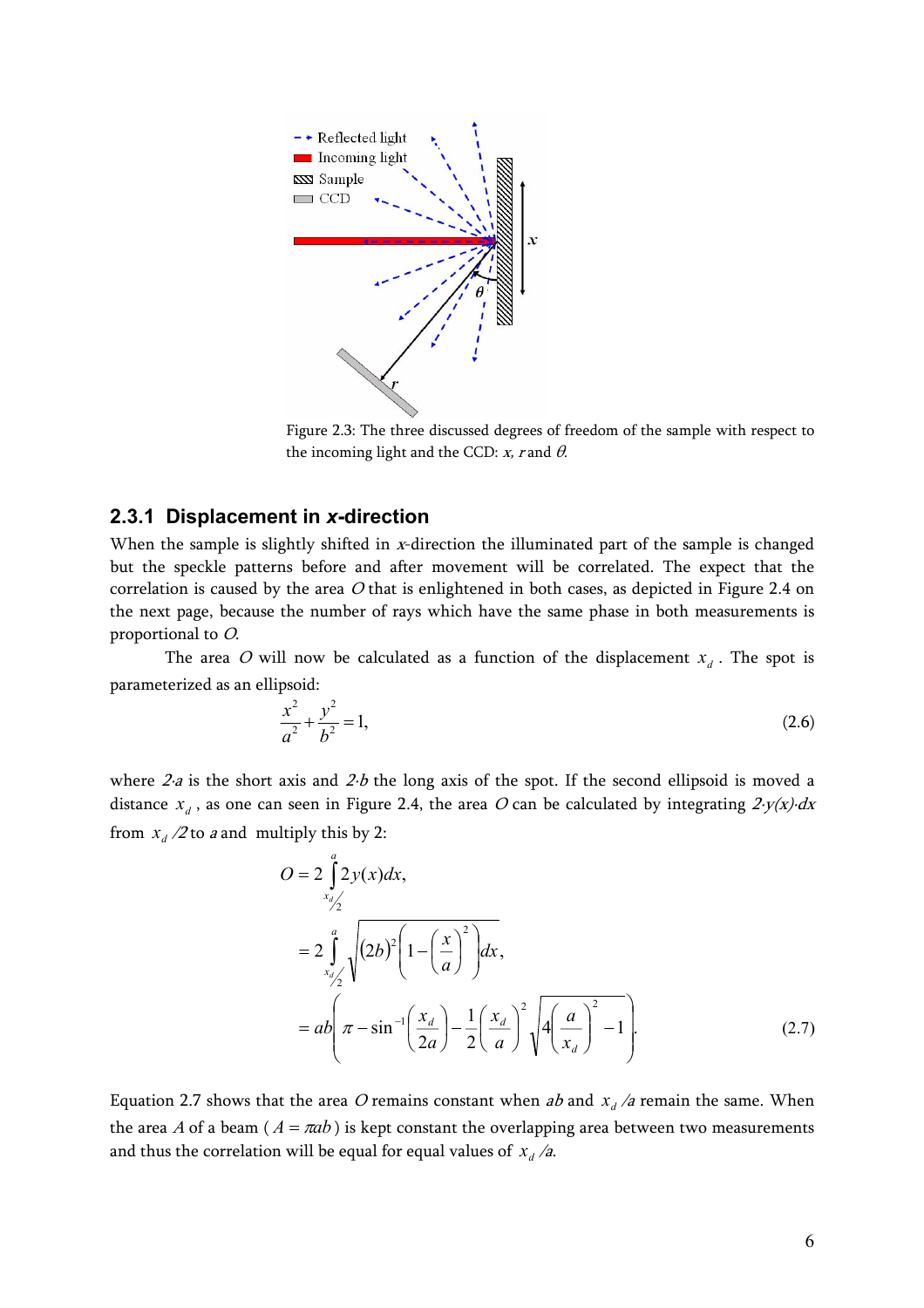

Figure 2.4: Two partially overlapping ellipsoids with short axis 2·a and long axis  $2-b$ . The red surface is equal to the blue surface. To calculate the overlap between the two ellipsoids one can integrate only the blue surface and multiply this by 2.

#### **2.3.2 Variation in** *r***-direction**

Changing the distance between the sample and the screen will modify the speckle pattern on the screen. Two effects occur, first the path lengths of the rays change and second the speckles change in size according to formula 2.1.

The effect of the change in the path lengths is considered by estimating the distance  $\delta r$  one can move the sample without changing the speckle pattern, see also Figure 2.5. At point  $D<sub>1</sub>$  the waves from point  $P$  interfere constructively with the waves from  $O$  and the waves from  $P$  with those from  $O$ , etc. When the screen is moved from  $r$  to  $r + \delta r$  one can estimate the change in path length difference  $\Delta$  between  $PD_1$  and  $OD_1$ :

$$
\Delta = \frac{\partial (OD_1 - PD_1)}{\partial r} \delta r,
$$
  
\n
$$
= \frac{\partial}{\partial r} \left( r - \sqrt{\frac{d^2}{2} + r^2} \right) \delta r,
$$
  
\n
$$
\approx \frac{\partial}{\partial r} \left( r - r \left( 1 + \frac{d^2}{4r^2} \right) \right) \delta r,
$$
  
\n
$$
= \frac{d^2}{4r^2} \delta r.
$$
 (2.8)

The bright spot at point  $D_2$  will be a dark spot if one sets the change in path length difference  $\Delta$ equal to  $\lambda/2$ :

$$
\frac{\lambda}{2} = \Delta
$$
  
\n
$$
\approx \frac{d^2}{4r^2} \delta r
$$
  
\n
$$
\delta r \approx \frac{2\lambda r^2}{d^2}.
$$
\n(2.9)

If one assumes a spot diameter d in the order of a few 100  $\mu$ m, a wavelength  $\lambda$  of 632.8 nm and a distance r of 10 cm, the distance  $\delta r$  is allowed to be in the order of a meter in r-direction.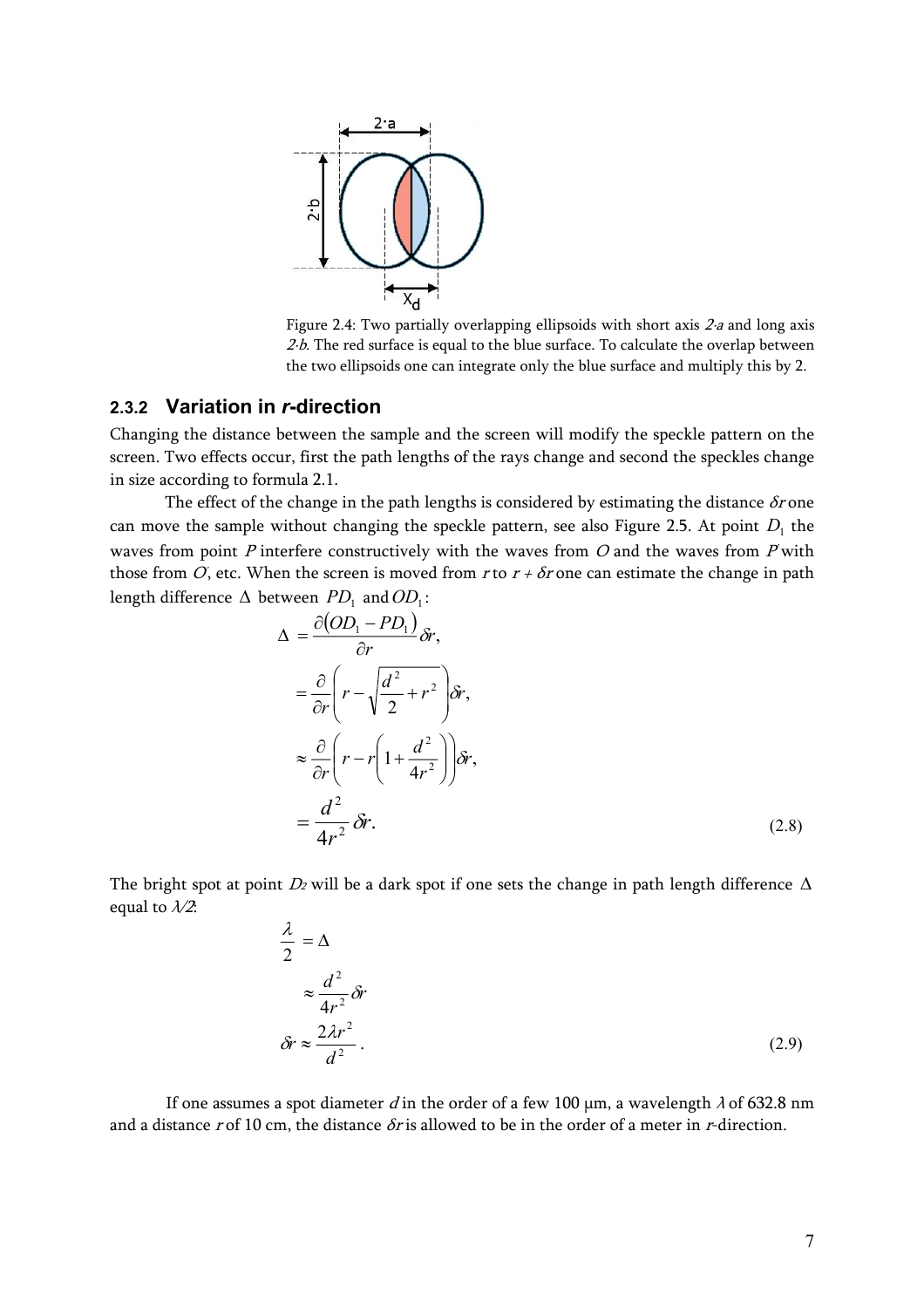

Figure 2.5: A schematic representation for an order of magnitude estimation of the distance one can move the screen such that the speckle patterns are no longer correlated.

The effect of the magnification of speckles is illustrated in Figure 2.6. Due to the large magnification of the pattern the correlation reduces. From (2.1) it is shown that speckles, and therefore the speckle pattern, are magnified when the distance  $r$  is increased. The effect is negligible when the change in distance is negligible to the distance r.



Figure 2.6: The loss of correlation due to the magnification of the speckle pattern when the distance  $r$  is increased. The speckles are represented by circles and the red speckles represent the image as captured by the CCD at a smaller distance than the black ones.

#### **2.3.3 Radial displacement**

Placing the sample under a different angle with respect to the recording screen results in a different speckle pattern at the screen. A small misalignment will cause the CCD to record a different part of the speckle pattern. One can find the angle  $\theta$  when the CCD, with a width d, records a complete new part of the speckle pattern:

$$
\theta = \tan^{-1}\left(\frac{d}{r}\right),\tag{2.10}
$$

where r is the distance between the sample and the recording screen. At angles larger than  $\theta$  there is no correlation expected.

#### *2.4 Recognition criterion*

Samples will be recognized by analyzing the correlation function (Appendix D) of two measurements. The correlation functions consist of several peaks which can originate from either a correspondence of the internal structure of the samples or from coincidently coinciding speckles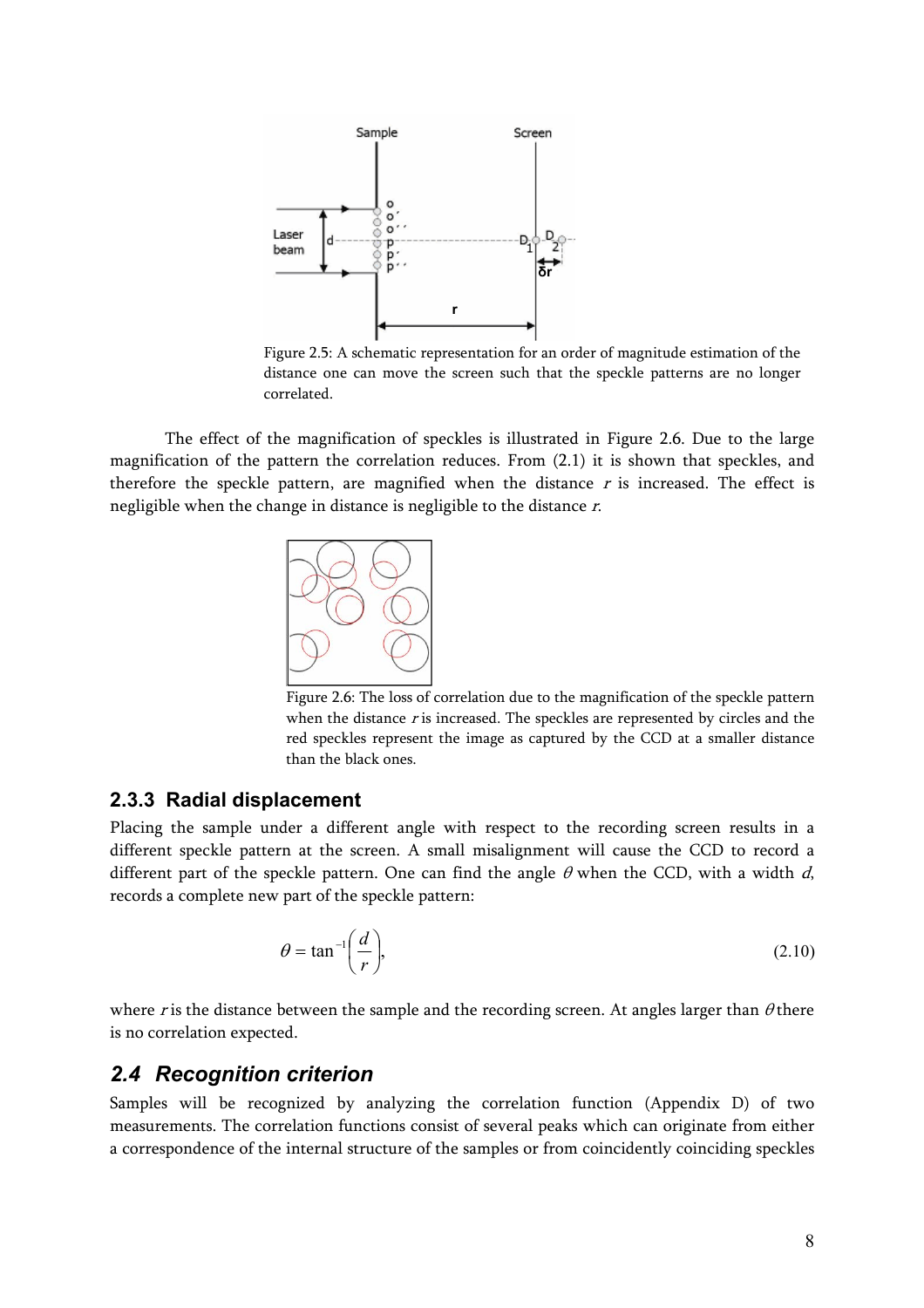(CCS) in both measurements. From the probability that a peak represents CCS one can judge whether a sample is recognized.

To calculate the probability of a peak representing CCS, Gaussian statistics will be used. The use of Gaussian statistics is justified when events are caused additively and independently, we do not know whether this is the case for correlation functions of speckle patterns. Some further research on this topic is required.

The Gaussian probability distribution is defined as

.

$$
P(x) = \frac{1}{\sigma\sqrt{2\pi}} e^{-\frac{(x-\mu)^2}{2\sigma^2}},
$$
\n(2.11)

where  $\mu$  is the average and  $\sigma$  is the standard deviation. To determine whether a peak represents CCS the cumulative distribution is used. The probability that there exists a peak  $n$  larger than a value  $a$  is given by:

$$
P(n \ge a) = \int_{a}^{\infty} \frac{1}{\sigma \sqrt{2\pi}} e^{-\frac{(x-\mu)^2}{2\sigma^2}} dx.
$$
 (2.12)

When this probability is negligible one can state that the sample is recognized. The probability of finding a peak larger than  $a$  depends on the total number of peaks. Assuming that all  $512*512$ pixels are independent and N correlations are done, the probability of finding a peak larger than  $a$  $i$ s:

$$
P(n \ge a) \cdot N \cdot 512 \cdot 512. \tag{2.13}
$$

We define the number of correlations that can be performed before finding a second peak caused by CCS as the uniqueness  $U$ :

$$
U = \frac{1}{512 \cdot 512 \cdot P(n \ge a)}.
$$
\n(2.14)

In our research an attempt to distinguish 10 samples will done, this yields 100 correlations. A ratio of 6.5 between the correlation peak and the standard deviation of the correlation is used, corresponding to a uniqueness of 105. Because 100 correlations will be made, there is a probability of 99.9 % that one recognizes the sample properly.

Although speckles are build up out of several pixels, which makes some pixels correlated, this analysis assumes the pixels to be independent. The correlation between the pixels can be taken into account by stating that the number of speckles is the number of independent channels. This approach does not take the position of the speckles into account, which is measurable with an accuracy of the pixel size. Omitting this position effect would overestimate the uniqueness factor whereas our approach underestimates it. How to deal with this problem requires some further research. A simple solution could be to match the speckle size with the pixel size. This solution might lead to experimental problems because the speckles vary in size.

Besides that the pixels are correlated due to the fact that they represent a speckle together, the pixels are always correlated because the CCD is not ideal.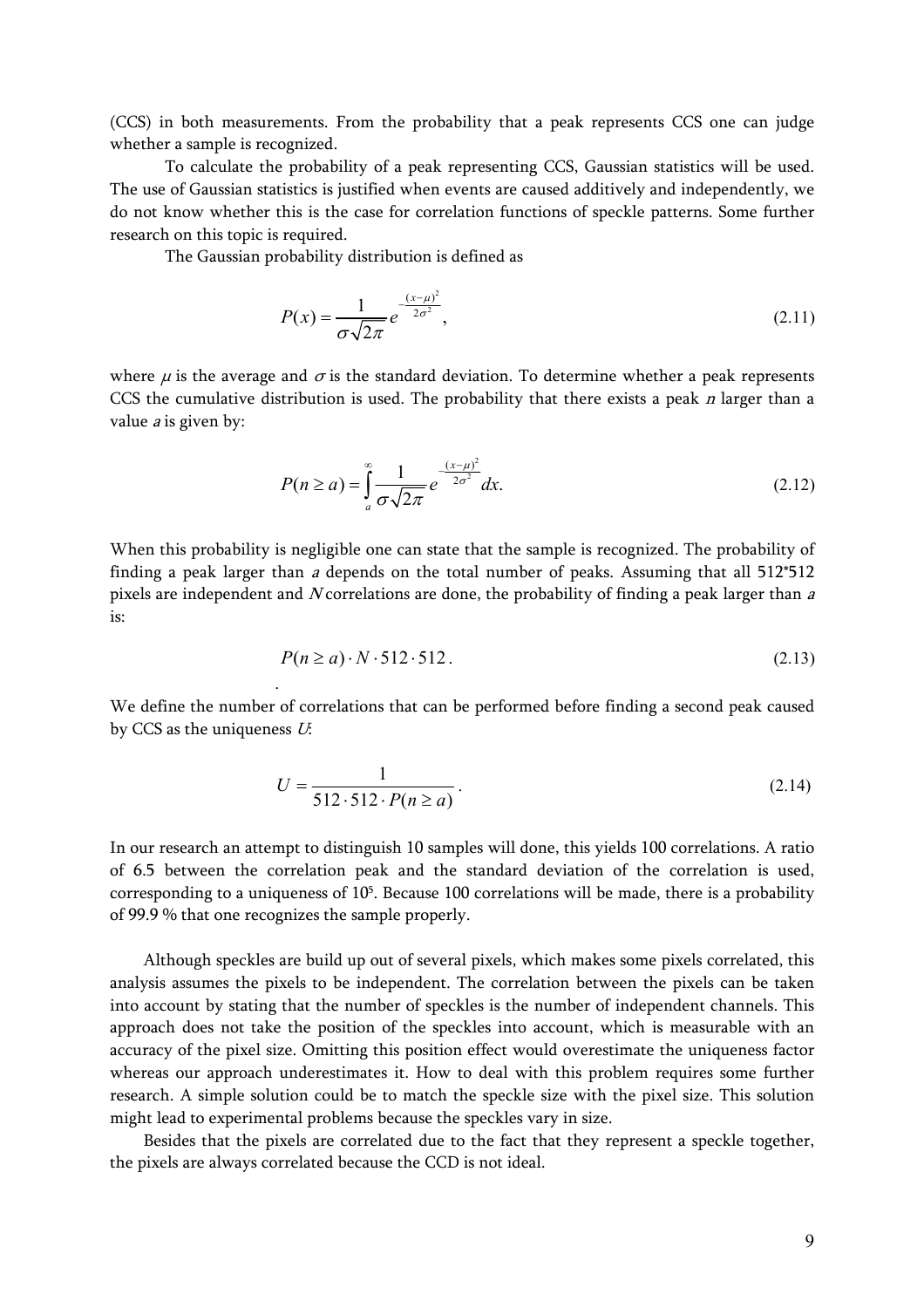### **3 Experimental apparatus**

Because both a line and a spot will be used in the experiments, the setup (see Figure 3) is able to switch easily between illumination by a line and a spot. The light goes either along the path depicted by the dotted line or along the path depicted by the dashed line. The first results in an circular spot and the second in a elliptical spot. One can switch from one configuration to another by turning both flipping mirrors.

The laser light is scattered by the sample and collected by the CCD[5]. The CCD is mounted on a rotational arm (accuracy  $1.10^{2}$ °). The distance r between the CCD and the sample can be varied (accuracy 0.5mm). The sample is held in a standard clip-type filter holder. This sample holder is connected to the translational stage via screws which allows one to remount the holder within an error of 0.5 mm and an error of 0.5° in the angle under which the light is reflected. Once the sample holder is mounted on the translational stage it can moved along the dotted line with 1 μm accuracy.



Figure 3.1: A schematic representation of the setup. Lens 1 and lens 2 magnify the beam. Lens 3 focuses the beam to a line on the sample. Lens 4 is used to create a circular spot by focusing the incoming beam onto the sample. The CCD is mounted on a rotational arm allowing measurements of the speckle pattern under different angles and distances.

In the setup a plano convex lens (lens 4) with a focal distance of 200 mm was used to focus the HeNe laser[6] beam to a round spot of  $365 \pm 5$  µm diameter. As shown in Appendix B this is  $3.35\pm0.08$  times the diffraction limit.

A spot of  $1.93 \pm 0.01$  mm was created by collimating the light with two lenses (lens 1 and lens 2) and using a diaphragm. This spot was focused with a cylindrical lens (lens 3) with a focal length of 60 mm to an elliptical spot of  $69 \pm 1$  µm short axis. The length of the line is  $1.65 \pm 0.02$ times the diffraction limit and the width is  $3.35 \pm 0.08$  times the diffraction limit (see appendix C). Especially the that fact the large side of the line meets the diffraction limit better was expected. One has to note that the diaphragm used to create a line introduces and extra loss in intensity and changes the beam profile. The area of both the elliptical beam and spot are  $(1.07 \pm 0.03) \cdot 10^5$  um<sup>2</sup>. the importance of this has been stressed in 2.3.1.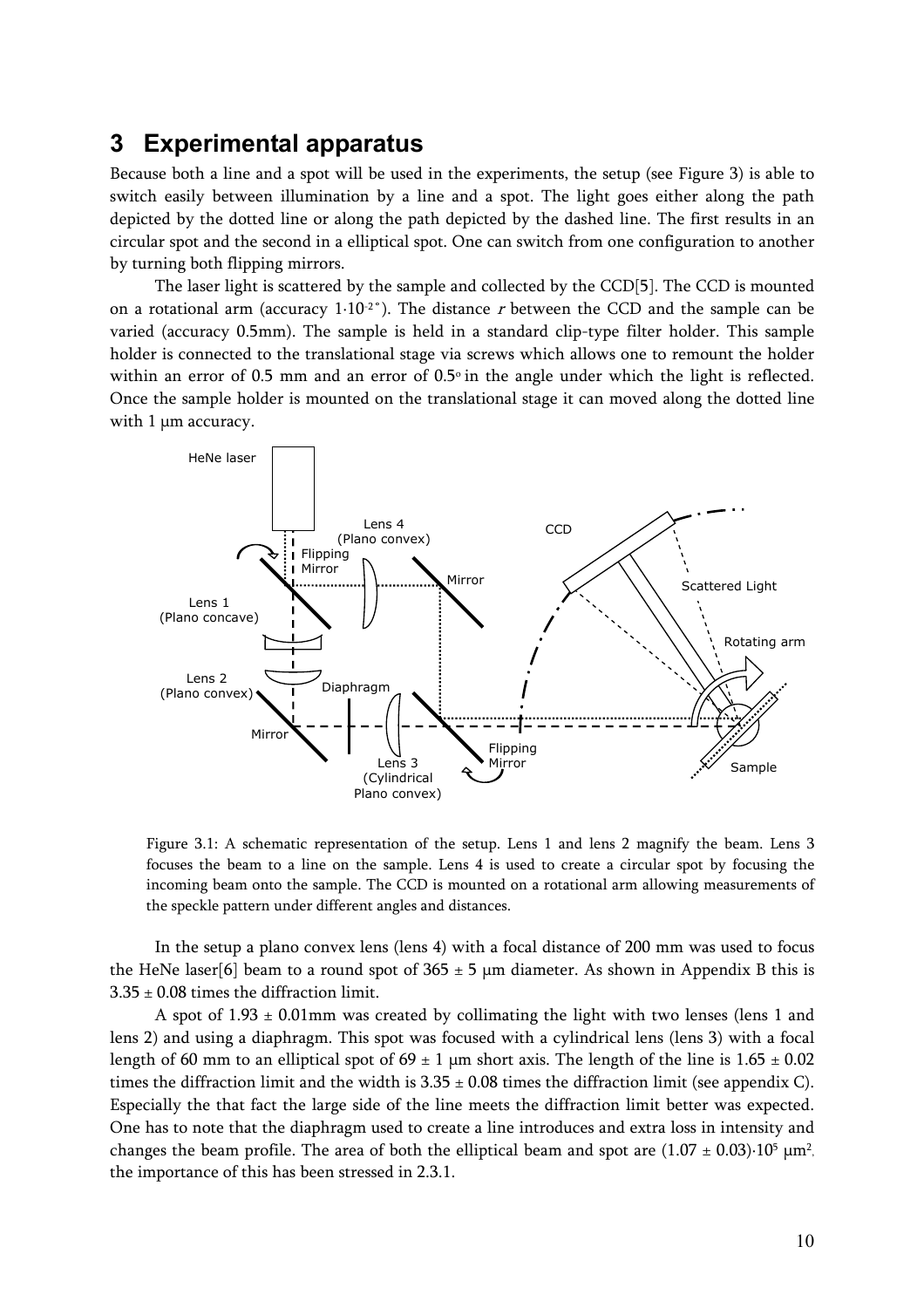We used plain white paper samples which were available in the lab. Unfortunately no specifications about these samples were available. One of the samples was measured to be 42.65  $\pm$ 0.05 mm by  $99.70 \pm 0.05$  mm and  $0.40 \pm 0.05$  mm thick, its weight was  $1.1982 \pm 0.0005$  g. Thus the paper was  $281.8 \pm 0.6$  g/m<sup>2</sup>. All the samples were made of the same kind of paper.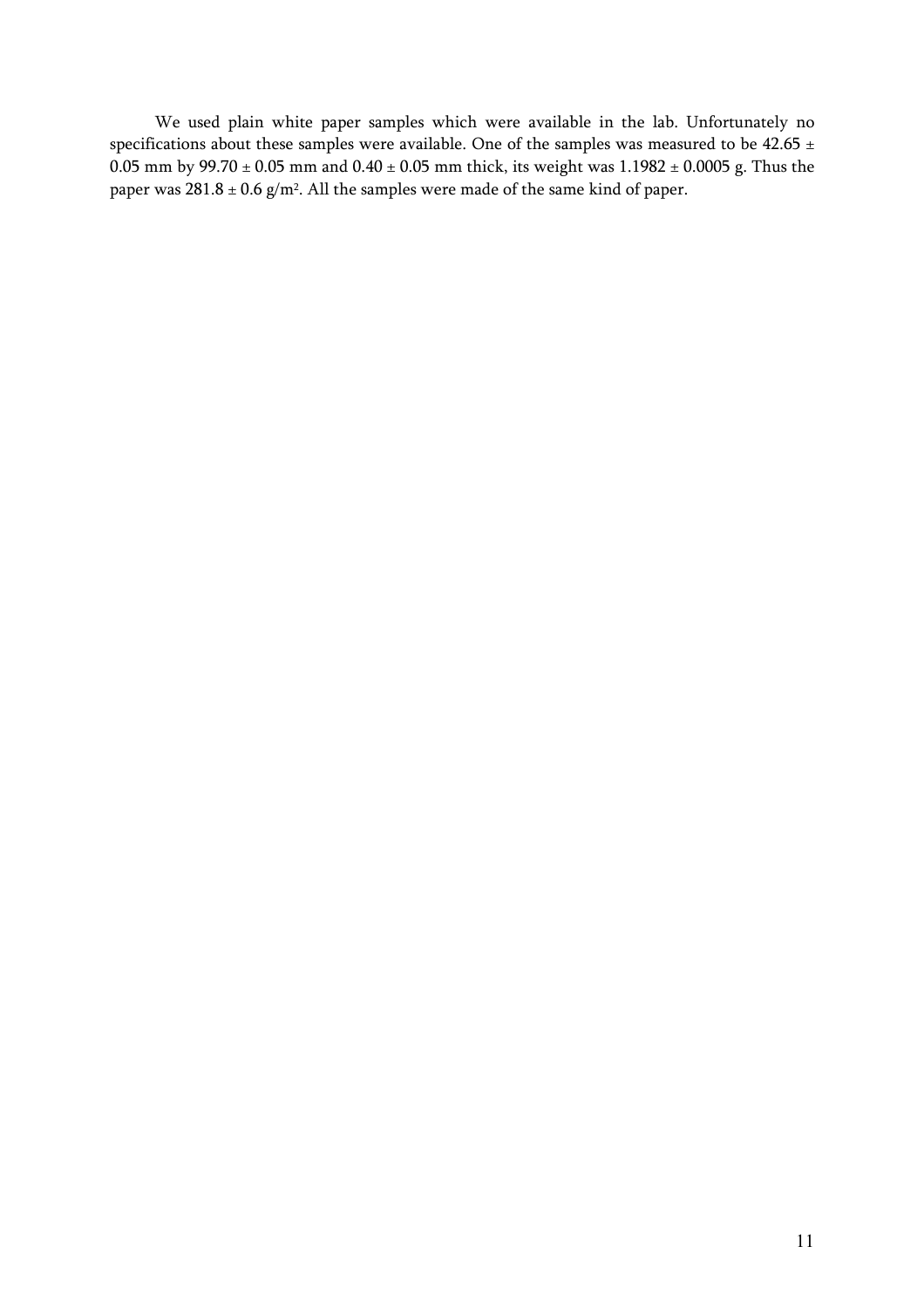### **4 Results**

In this chapter the final results will be presented in some plots. In the first paragraph the effect of a displacement of the sample in x-direction, the sensitivity to a variation in the r-direction and measurements on the angular dependence will be presented and discussed. These measurements were done for both the line and the spot.

The recommendations which followed from these measurements are described in paragraph 4.2. Some parameters of the setup were adjusted for the recognition attempt. The sensitivity to a displacement in x-direction was measured in this new configuration.

For the recognition attempt the new configuration was used, the results of this attempt are discussed in paragraph 4.3. In this paragraph it is also shown that samples can be recognized with high uniqueness factors, enabling industrial applications.

#### *4.1 The measurements on the line and spot*

In this section the sensitivity of the speckle pattern to displacements in  $x$ , r and  $\theta$  direction will be discussed and compared to the analyses in chapter 2.

#### **4.1.1 Displacement in** *x***-direction**

In Figure 4.1 the results of the displacement measurement of the  $365 \pm 5$  µm spot are shown. All measurements of the series in the range of 0 μm to 280 μm (20 μm steps) were correlated to the measurements at a displacement of 0  $\mu$ m, 40  $\mu$ m, 120  $\mu$ m, 240  $\mu$ m and 280  $\mu$ m of the same series. This resulted in two dimensional correlation functions  $C(x, y)$  of which both the peak value and the standard deviation were calculated. Of all correlation functions there are five autocorrelation functions, the 'peak value to standard deviation'-ratios of these functions are plotted at zero displacement.



Figure 4.1: The sensitivity of the speckle pattern to a variation in the  $x$ -direction. The speckle is caused by a circular spot of 365 μm. In the legend one can see to what measurement the shown measurements are correlated.



Figure 4.2: The sensitivity of the speckle pattern to a variation in the x-direction. The speckle is caused by a line. In the legend one can see to which measurement the shown measurements are correlated.

Since a 'peak value to standard deviation'-ratio of 6.5 is a good measure for recognition, the sample can be displaced over a distance of minimum  $200 \pm 10$  µm if one uses the spot.

For the line the approach was similar, the results are plotted in Figure 4.2. The measurement series were from 0 μm to 80 μm (5 μm steps) and series were correlated to the measurements at 15, 25, 35, 45, and 55 μm.

Figure 4.2 shows that the line is more sensitive to changes in  $x$ -direction, even when it is considered relative to the spot's width. The sample can be moved  $54 \pm 1$  % of the spots diameter,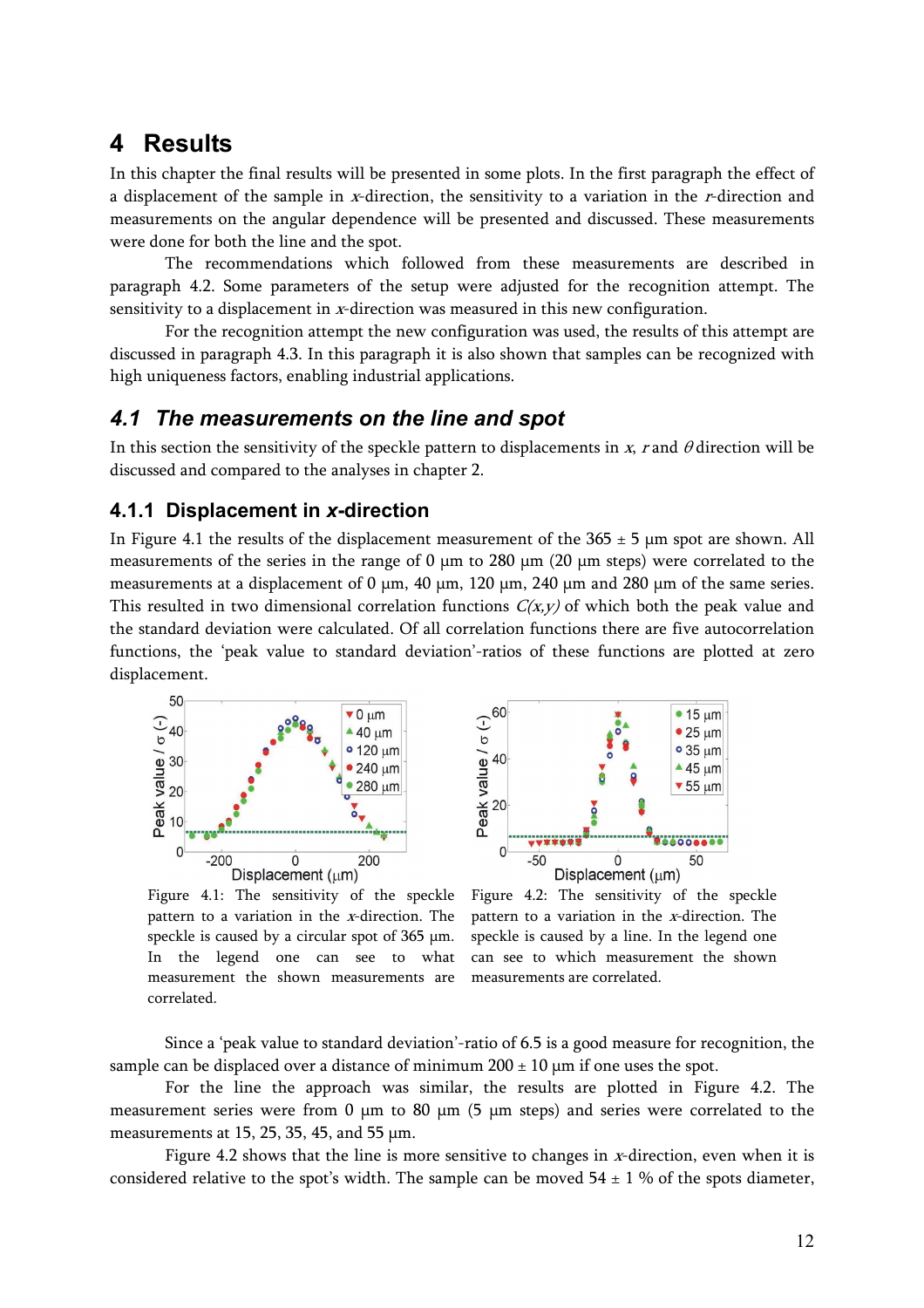whereas the sample can only be moved  $25 \pm 5$  % relative to the lines width. This contradicts the analysis in paragraph 2.3.1 for unknown reasons.

These measurements indicate that when a spot is larger the maximum allowed displacement in x-direction, when measured relative to the spot size, is larger too. Since our system can easily produce a  $2.62 \pm 0.02$  mm spot it is recommended to use this spot for the recognition attempt.

#### **4.1.2 Variation CCD-sample distance**

The influence of a variation of the distance between the CCD and the sample  $(r)$  was subjected to research at distances of 5.5, 17.6 and 36.7 cm between sample and CCD. We varied the distance r with steps of 1 mm. Because the sample can be replaced with 0.5 mm accuracy the variations in the speckle pattern due to a variation in distance can be neglected when the system is insensitive to 1 mm variations.

In Figure 4.3 and 4.4 the 'peak value to standard deviation'-ratio is plotted as a function of the displacement in r-direction. Three series were performed, namely at 5.4 cm, 17.5 cm and 32.6 cm. For the measurements shown in figure 4.3 a spot was used and for the measurements in Figure 4.4 a line.

The results in Figure 4.3 show that the system is indeed less sensitive to changes in rdirection when the distance between CCD and sample is large. In case of the spot the 'peak value to standard deviation'-ratio remains constant and is sufficient for recognition at a distance of 17.5 cm.

Remarkably, the 'peak value to standard deviation'-ratio is very low when the sample is placed at 17.5 cm and 32.6 cm. The ratio is low due to the broad correlation peak which contributes significantly to the standard deviation of the correlation. The wide correlation peak is caused by the large speckles.

To reduce the speckles in size either the spot has to be increased or the speckles have to be focused. In our current setup the spot size can be increased by a factor of 7.2 to  $2.62 \pm 0.02$  mm. If this spot is used at 30 cm, this will be comparable to measuring at 4.2 cm but with the advantage of lower sensitivity to changes in r-direction.





Figure 4.3: In this plot the distance dependence of the spot is shown. At larger distances the 'peak value to standard deviation'-ratio is low, due to the large speckles. At 17.5 cm the correlation remains constant and sufficient for recognition. At 32.6 cm the correlation is too low due to the large speckles

Figure 4.4: In this plot the distance dependence is of the line is shown. At larger distances the 'peak value to standard deviation'-ratio is low, due to the large speckles.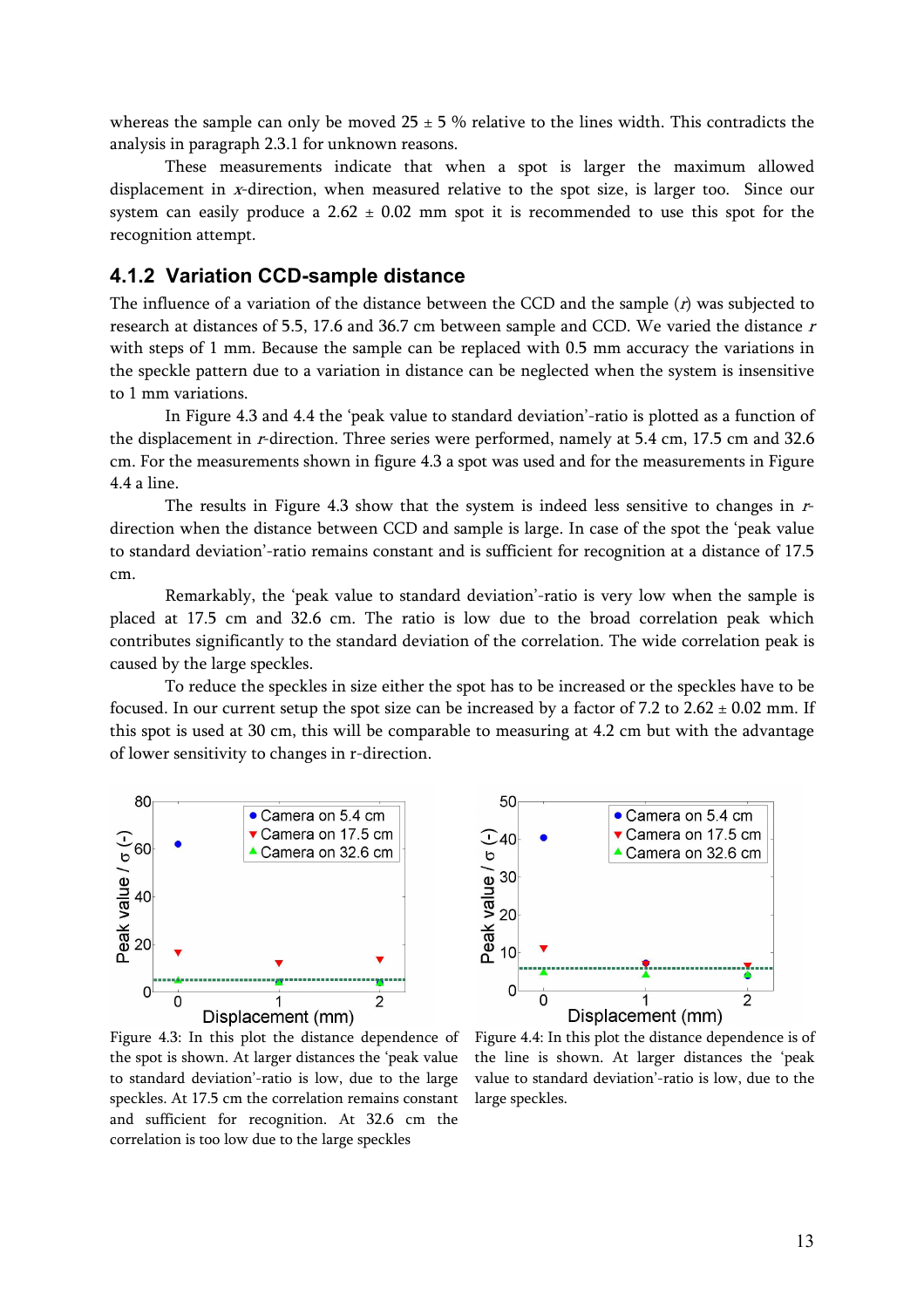#### **4.1.3 Dependence CCD-Sample angle**

The angular dependence was measured by varying the angle  $\theta$  see figure 2.3) of the CCD with respect to the sample. A distance of  $10.0 \pm 0.1$  cm was used and the CCD was moved with 0.5  $\degree$ steps. All measurements of this series have been correlated to the measurement at  $0^{\circ}$  and the result is shown in Figure 4.5. According to our criterion there was no correlation at  $3.3 \pm 0.3$ <sup>o</sup> which corresponds to a movement of  $5.8 \pm 0.5$  mm. It was expected that the correlation would be lost at 6.9 mm, the width of the CCD. We expect there is a correlation between  $5.8 \pm 0.5$  mm and 6.9 mm, but this correlation is probably so small that it can not be distinguished from peaks caused by CCS.



Figure 4.5: In this plot the angular dependence can be seen. As expected the plot is linear. At an angle of  $3.3 \pm 0.3$  there is no significant correlation left.

Furthermore the plot shows that with a line we measure a better peak to standard deviation ratio, the difference is 30 times the standard deviation. This phenomenon can be seen in Figures 4.1 and 4.2 as well, where the difference between the line and the spot is 15 times the standard deviation.

This phenomenon might be explained by the loss in intensity at the diaphragm as discussed in paragraph 2.1, but it requires some further research.

#### *4.2 Changes in the setup for successful recognition*

In the former paragraphs two recommendations were done for the recognition measurement, first to increase the distance  $r$  to 30 cm and second to use a larger spot. Before the recognition attempt, it was checked whether the larger distance does not change the sensitivity to displacements in the x-direction. Measurements on the large spot of 2.62  $\pm$  0.02 mm at a distance of 30 cm were performed. The minimum displacement which would obtain sufficient correlation is  $0.9 \pm 0.1$  mm.



Figure: 4.6: The sensitivity of the speckle pattern to a variation in the position. The speckle is caused by a spot of  $2.62 \pm 0.02$  mm and measured at a distance of 30 cm.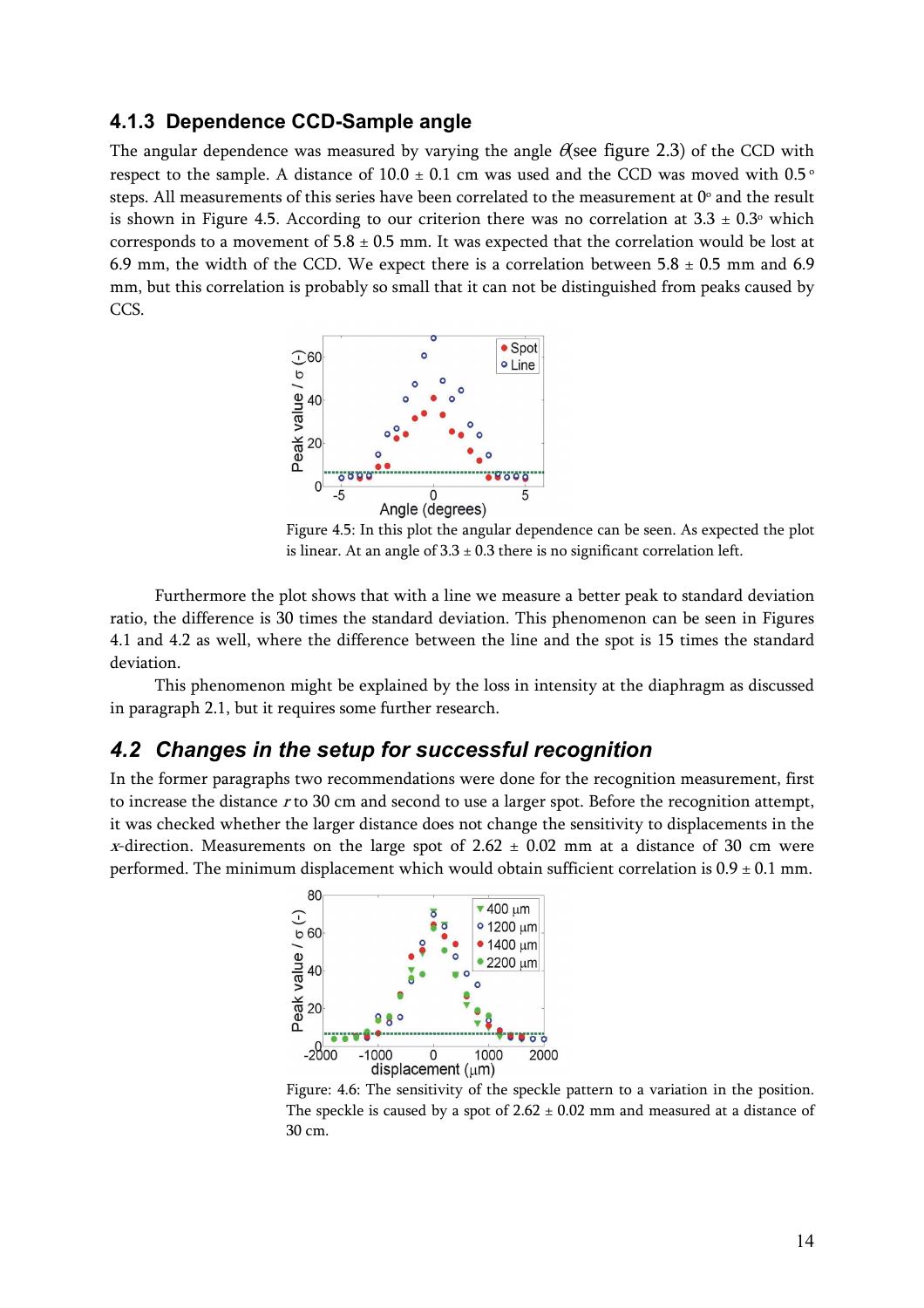Remarkably, the possible movement relative to the spot size is less for the larger spot. namely  $35 \pm 4$  % of the spot's width instead of  $54 \pm 1$  %. From Figures 4.1 and 4.2 it was expected that the percentage would increase when the spot size was increased. Since both the spot size and the distance  $r$  were increased we conclude the distance influences the sensitivity in  $x$ -direction.

#### *4.3 Results of the recognition attempt*

With the adjusted setup a recognition attempt was performed. Ten samples were placed in a holder and their speckle patterns were measured. The samples were removed from the translational stage together with the holder. The samples were stored in the holder for thirty minutes in normal laboratory conditions

The first measurement of sample  $X$  was correlated with all measurements of the second series. The correlation with the highest 'peak value to standard deviation'-ratio was selected. When this was indeed the correlation with the second measurement of sample  $X$ , and the 'peak value to standard deviation'-ratio was larger than 6.5, the sample is considered recognized. This procedure was done for all measurements of the first series. In Figure 4.7 it is shown that 5 samples have been recognized.



Figure 4.7: The recognition of five out of ten samples. This plot shows the potential of our setup, since very high uniqueness factor have been obtained.

It is interesting to see that the 'peak value to standard deviation'-ratios differ very significantly. Most ratios will not be sufficient for recognizing large numbers of samples. Buchanan et al. used a criterion which corresponds to a ratio of approximately 20 for their experiment with 500 samples. All samples which could not be recognized have a peak of approximately 5 times the standard deviation, as expected.

Sample 8 is recognized with a 'peak value to standard deviation'-ratio of 32. The value of 32 indicates that the measurements can be done more precise since Figure 4.6 shows that the maximum possible ratio is 60 and that a ratio of 30 corresponds to a misplacement of 0.5 mm. The fact that the maximum ratio is reduced strongly indicates that the sample holder needs to be improved.

Especially the angle at which the sample is placed was quite critical because the distance between sample and CCD was large. The accuracy in x-direction for placing the sample holder was probably problematic too; the accuracy of replacing the sample holder was estimated at 0.5mm. As shown in figure 4.3, the correlation remains constant over a distance  $r$  for more than 2 mm and therefore variation in *r*-direction is not likely to cause problems.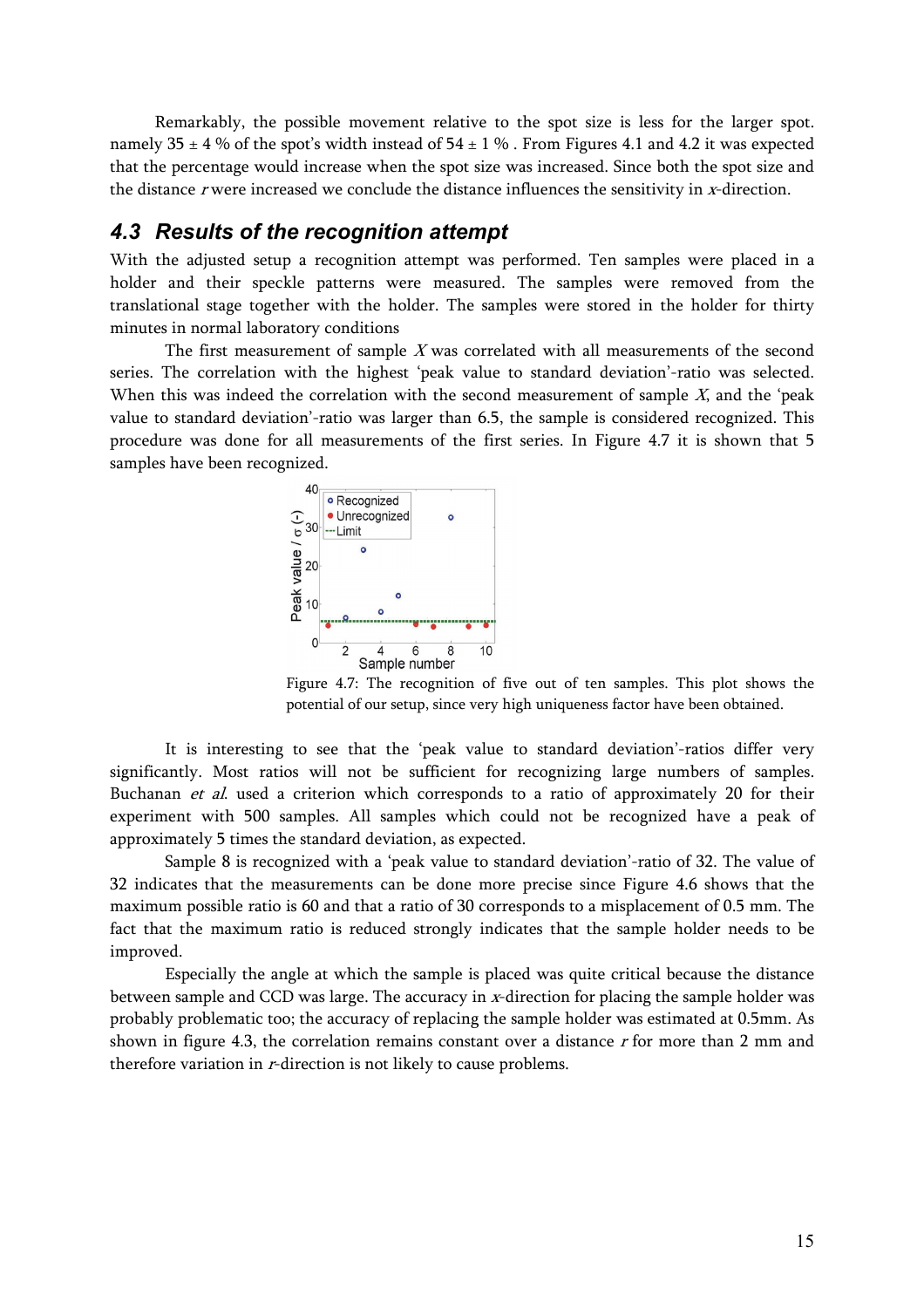# **5 Conclusion**

In this report the reproducibility of a speckle pattern caused by a line and a spot have been compared. The use of a line always results in a better 'peak value to standard deviation'-ratio. Recognition of 5 out of 10 samples was achieved by using a large spot and a CCD. In our opinion this setup has the potential of distinguishing large numbers of samples.

It was shown that a line is more sensitive to changes in  $x$ -direction. The sample can be moved  $54 \pm 1$  % of the spots diameter, whereas the sample can be moved only  $25 \pm 5$  % relative to the lines width. This result contradicts the expectation that the sensitivity to a relative movement is independent of beam shape.

The measurements on the distance between the CCD and the sample have shown that it is preferential to work at a large distance, under the condition that the speckles are small enough.

The behavior of the angular dependence appears to be the same in the case of the line and the spot. We found that only the area of the CCD is limiting. At an angle of  $3.3 \pm 0.3$ ° there is no significant correlation left. This is the point where the chip is moved  $5.8 \pm 0.5$  mm of the chip's width of 6.9mm. We expected a correlation between  $5.8 \pm 0.5$  mm and 6.9 mm, but this correlation is probably so small that it can not be distinguished from peaks caused by CCS.

An attempt to distinguish samples resulted in the recognition of five out of ten paper samples. These results were obtained using a  $2.62 \pm 0.02$  mm circular spot and a CCD. The sample was positioned at 30 cm with respect to the CCD. We suspect that five samples were not recognized because the required accuracy of replacing the samples was not met. The setup has a large potential of recognizing a large amount of samples since recognition with a 'peak value to standard deviation'-ratio of 32 was obtained after thirty minutes and replacing the sample holder. This measurement has not been optimal since it has been shown that a 'peak value to standard deviation'-ratio of 60 can be obtained.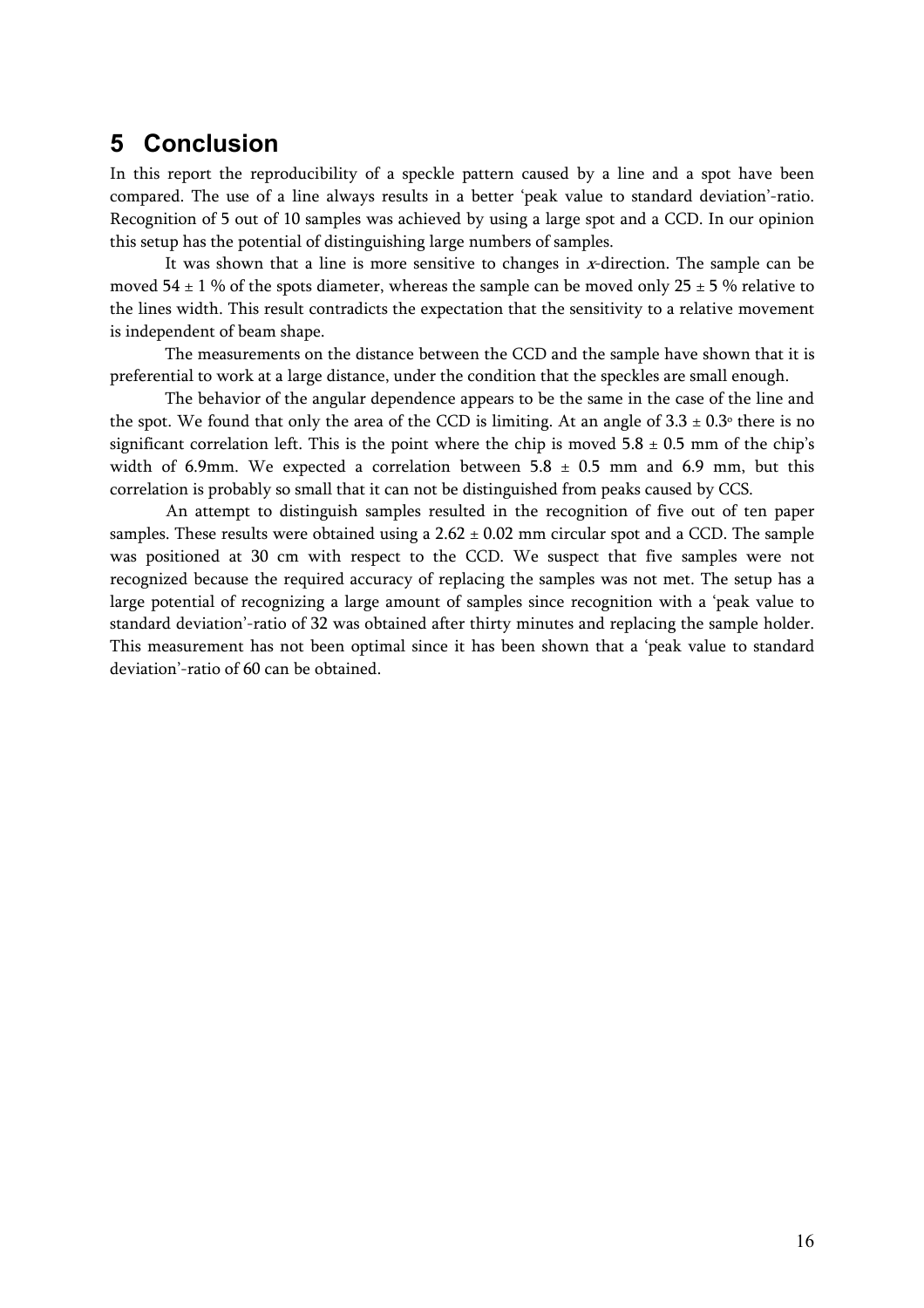### **6 Recommendations**

The setup will yield better results when a sample holder with hardly any angular dependence is used. When the CCD is integrated in the same construction as the sample holder, the angular dependence is strongly reduced. By sliding the paper into the holder and pressing it against a wall, the variation in x-direction can be minimized too.

A larger experiment should be performed. When 500 samples are taken a uniqueness factor of 1083 will be required. This experiment requires the significant improvements of the sample holder mentioned above.

A distance dependence in the sensitivity to displacements in  $x$ -direction was found. When the 365  $\pm$  5 µm spot was used at 10.0 cm the sample could be displaced 54  $\pm$  1 % of the spot's width. In case of the line this was less, namely  $25 \pm 5$  %. When the spot was increased this percentage was expected to increase too, but it decreased to  $35 \pm 4$  %. Because the distance was increased to 30 cm together with increasing the spot size, a distance dependence is expected. The distance dependence can be explained by reasoning that the CCD does not "see" the borders of the spot anymore when it is very close to the sample. The simple case of an infinite spot illustrates the effect of the border well; the speckle pattern moves as much as the displacement of the sample. In the case of the infinite spot, the correlation becomes proportional to the area of the speckle pattern measured by the CCD before and after movement of the sample.

The fourth recommendation concerns the optimization of the distance between sample and CCD. Increasing the distance is advantageous for variations in r-direction, but the angular sensitivity and sensitivity in x-direction are smaller when decreasing the distance, therefore an optimum distance can be found.

The last recommendation concerns the fact that the correlations of the line are always stronger than those of the spot. This effect might be caused by the diaphragm; this hypothesis can be verified with a simple experiment.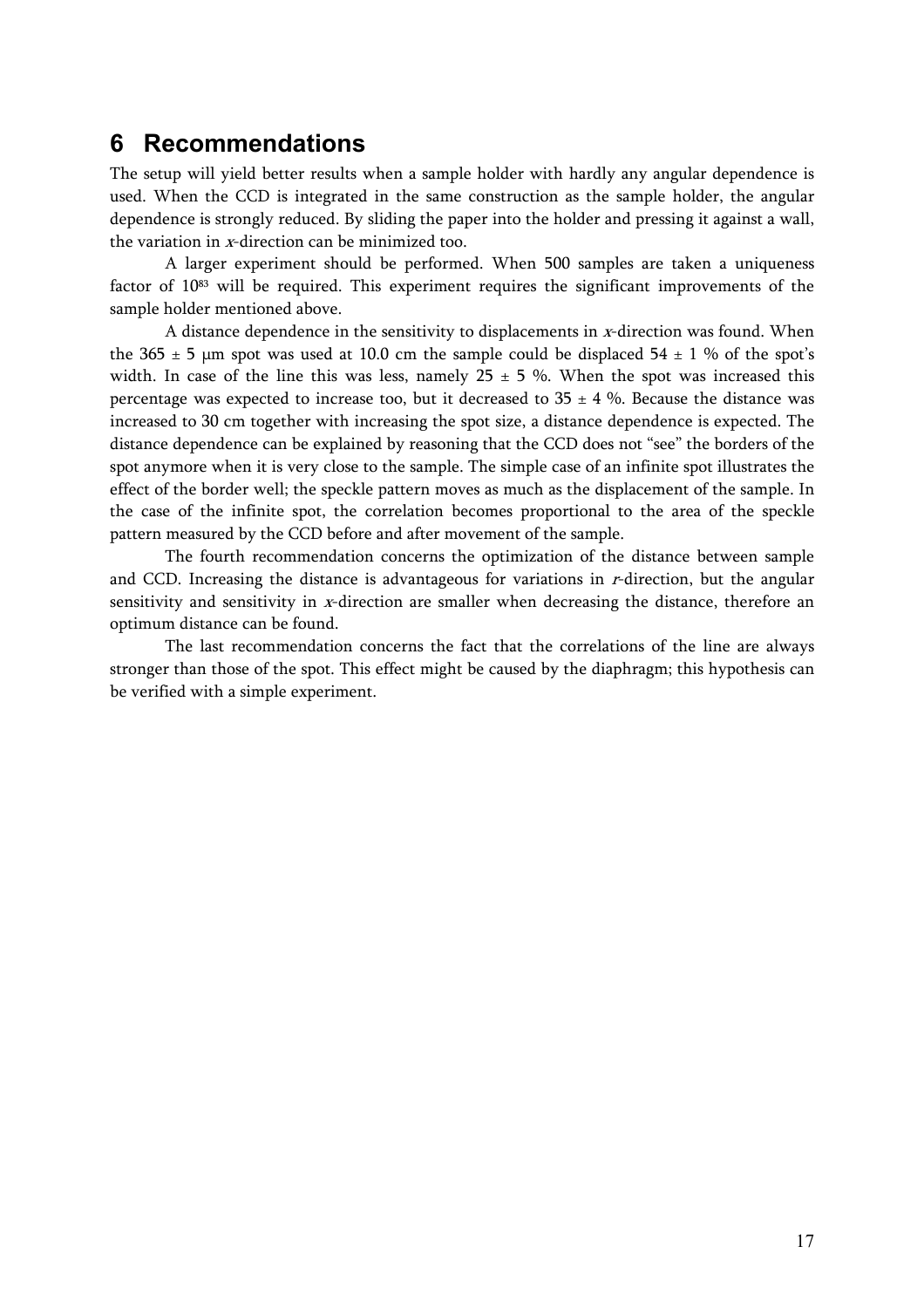# **7 References**

- [1] Buchanan J.D.R., et al.: 'Fingerprinting' documents and packaging. Nature, vol. 436, pp 475, 2005
- [2] Dainty J.C., ed.: Laser Speckle and Related Phenomena, Springer-Verlag, Berlin, 1975
- [3] Hecht E.: Optics, Addison-Wesley, Reading, Mass., Chapter 13, 1987
- [4] Svelto O.: *Principles of Lasers*, fourth edition, Plenum Press, New York, pp 483-486, 1998
- [5] WinCamD-UCM USB 2.0, Dataray Inc., Boulder Creek CA, type: WinCamD-UCM
- [6] Helium Neon Laser Heads 1100 Series, JDSU, Milpitas, type: 1101 P.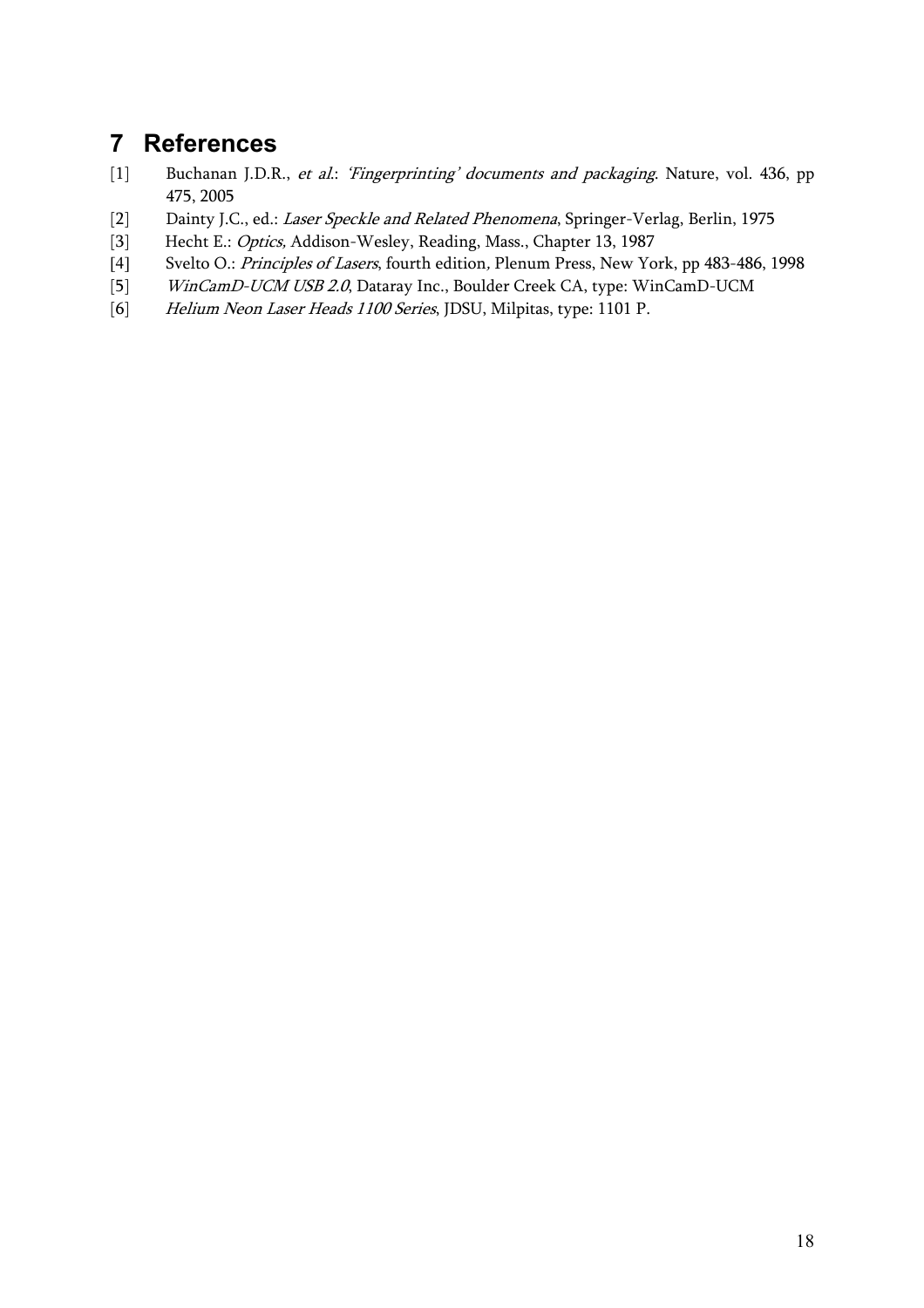### **Appendix A: Order-of-Magnitude estimation of a speckle**

Using a few simple arguments one can make a quick order-of-magnitude estimation for the size of a speckle  $[4]$ . For this one needs to suppose that a bright speckle is present at some point P at the screen (see Figure A.1). At this point the light coming from the sample interferes mainly constructively. To simplify the calculation one can assume that, on average, point  $D<sub>1</sub>$  interferes constructively with *O, P* with *O* etc. For an estimation of the speckle size one needs to find a new point,  $D_2$ , where *P* and *O*', *P* and *O*', etc. interfere destructively.

Taking for example points  $P_1$  and  $P_2$  one needs to find the change  $\delta x$  such that the corresponding change in the path length difference  $OD_1 - PD_1$ ,  $\delta (OD_1 - PD_1)$  is equal to  $\lambda$ |2. Since  $OD_1$  is equal to  $(x^2+L^2)^{1/2}$  and  $PD_1$  is  $(((d/2)-x)^2 + L^2)^{1/2}$ , one obtains, together with the assumption that  $d \ll L$ ,

$$
\delta \left( \mathbf{OD}_{1} - \mathbf{PD}_{1} \right) =
$$
\n
$$
\delta \left( \sqrt{x^{2} + L^{2}} - \sqrt{\left( \frac{d}{2} - x \right)^{2} + L^{2}} \right) \approx
$$
\n
$$
\delta \left( L \left( 1 + \frac{x^{2}}{2L^{2}} \right) - L \left( 1 + \frac{d^{2}}{4L^{2}} - \frac{dx}{L^{2}} + \frac{x^{2}}{L^{2}} \right) \right) =
$$
\n
$$
\delta \left( \frac{d^{2}}{4L} - \frac{dx}{L} \right) =
$$
\n
$$
\frac{d}{2L} \delta x.
$$
\n(A.1)

Setting this equal to  $\lambda$ |2 leads to an expression for  $\delta x$  and from there one can write the following expression for the speckle size  $\sigma$ , which is two times  $\delta x$ :



Figure A.1: A schematic representation for an order of magnitude estimation of the speckle size. When the path length difference from two edges of the enlightened sample to the speckle is half a wavelength The speckle will change from bright to dark or vice versa.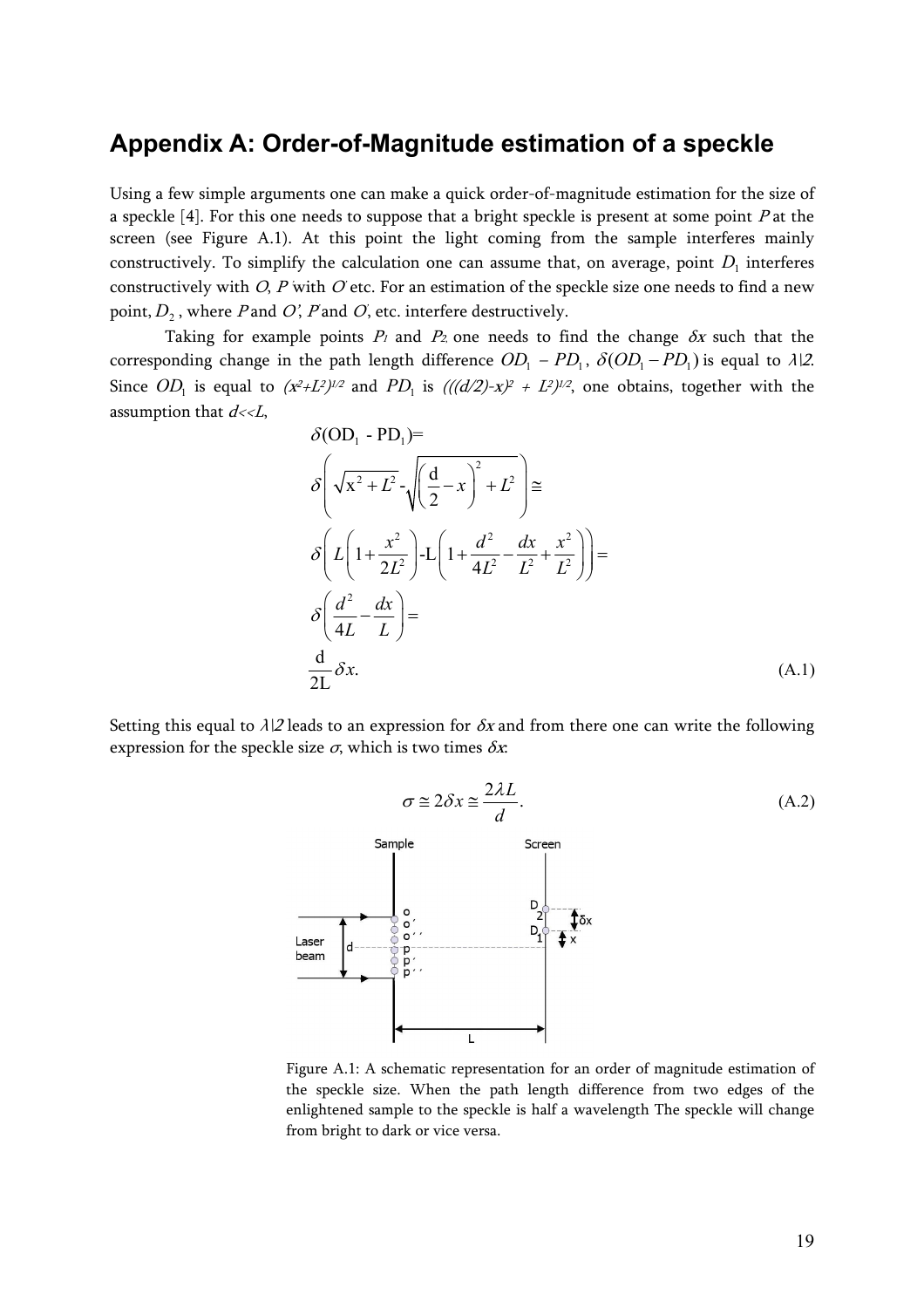# **Appendix B: Diffraction limited size of the spot**

In this appendix the calculations on the spot size of our setup will be presented.

The circular spot was produced by focusing the laser light with a 200 mm lens after it had diverged over a distance of 1.05 m. At the lens the waist is given by the following formula;

$$
w(1,05) = w_{0,l} \left[ 1 + \left( \frac{\lambda 1, 05}{\pi w_{0,l}^2} \right)^2 \right]^{1/2},
$$
 (B.1)

where  $W_{0,l}$  is the waist of the laser, 0.315 mm and  $\lambda$  is 632.8 nm. This beam is then focused to the waist  $w_{0,f}$  by a 200 mm lens:

$$
w(1,05) = w_{0,f} \left[ 1 + \left( \frac{\lambda f}{\pi w_{0,f}} \right)^2 \right]^{1/2},
$$
 (B.2)

Using this equation in combination with B.1 the diffraction limited spot size can be calculated, which is 54.5  $\pm$ 0.5  $\mu$ m.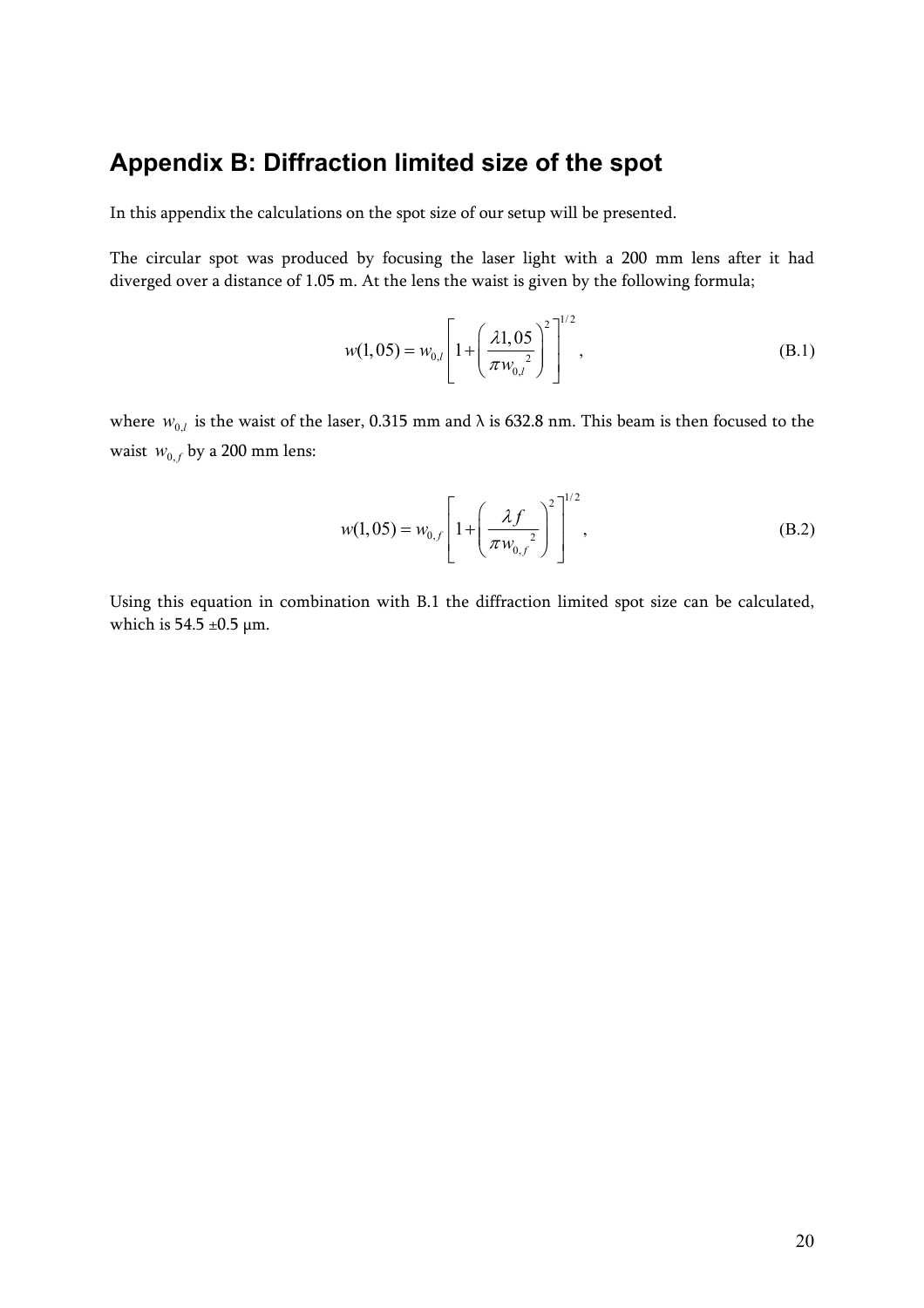### **Appendix C: Diffraction limited size of the line**

In this appendix the calculations on the line in our setup will be presented.

The laser light is first diverged in the first part of the setup, over a distance of 24 cm:

$$
w(0.24) = w_{0,l} \left[ 1 + \left( \frac{\lambda 0.24}{\pi w_{0,l}} \right)^2 \right]^{1/2}.
$$
 (C.1)

Then the light is expanded by two lenses. First the beam is further diverged by a negative lens with a -75mm focal distance; it propagates over a distance of 175mm. Then the light is focused by a 250 mm lens. The expansion of the beam can be represented by a 75mm lens  $f_{t,1}$  which focuses the light to a waist  $w_{0,t}$  and then a 250 mm lens  $f_{1,2}$  which focuses it at 325mm. The waist  $w_{0,t}$  can be extracted from:

$$
w(0.24) = w_{0,t} \left[ 1 + \left( \frac{\lambda f_{t,1}}{\pi w_{0,t}} \right)^2 \right]^{1/2}.
$$
 (C.2)

The size of the spot at the second lens at 0.415 m is then given by:

$$
w(0.415) = w_{0,t} \left[ 1 + \left( \frac{\lambda f_{t,2}}{\pi w_{0,t}} \right)^2 \right]^{1/2}.
$$
 (C.3)

Since the beam is collimated now we may assume this value to be the waist of the collimated beam. This beam diverges over a distance of 83.5 cm, which gives the length of the ellipse.

$$
w_{ellipse} = w(0.415) \left[ 1 + \left( \frac{\lambda 0.835}{\pi w(0.415)^2} \right)^2 \right]^{1/2}
$$
 C.4)

When performing these calculations one obtains a length of 584±4 µm. All components can be placed with 1 cm accuracy. By filling in al the distances plus or minus a centimetre one can estimate the error.

To create a line from this round spot the light is focused by a 6cm cylindrical lens after 77,5 cm on 1,19m from the laser, where the beam is:  $1/2$ 

$$
w(1.19) = w(0.415) \left[ 1 + \left( \frac{\lambda 0.775}{\pi w(0.415)^{2}} \right)^{2} \right]^{1/2}.
$$
 (C.5)

The thickness  $t_{ellipse}$  of the ellipse is given by:

$$
w(1.19) = t_{ellipse} \left[ 1 + \left( \frac{\lambda f_c}{\pi t_{ellipse}} \right)^2 \right]^{1/2}
$$
 (C.6)

These calculations give a value of  $10.3 \pm 0.1 \,\mu m$ .